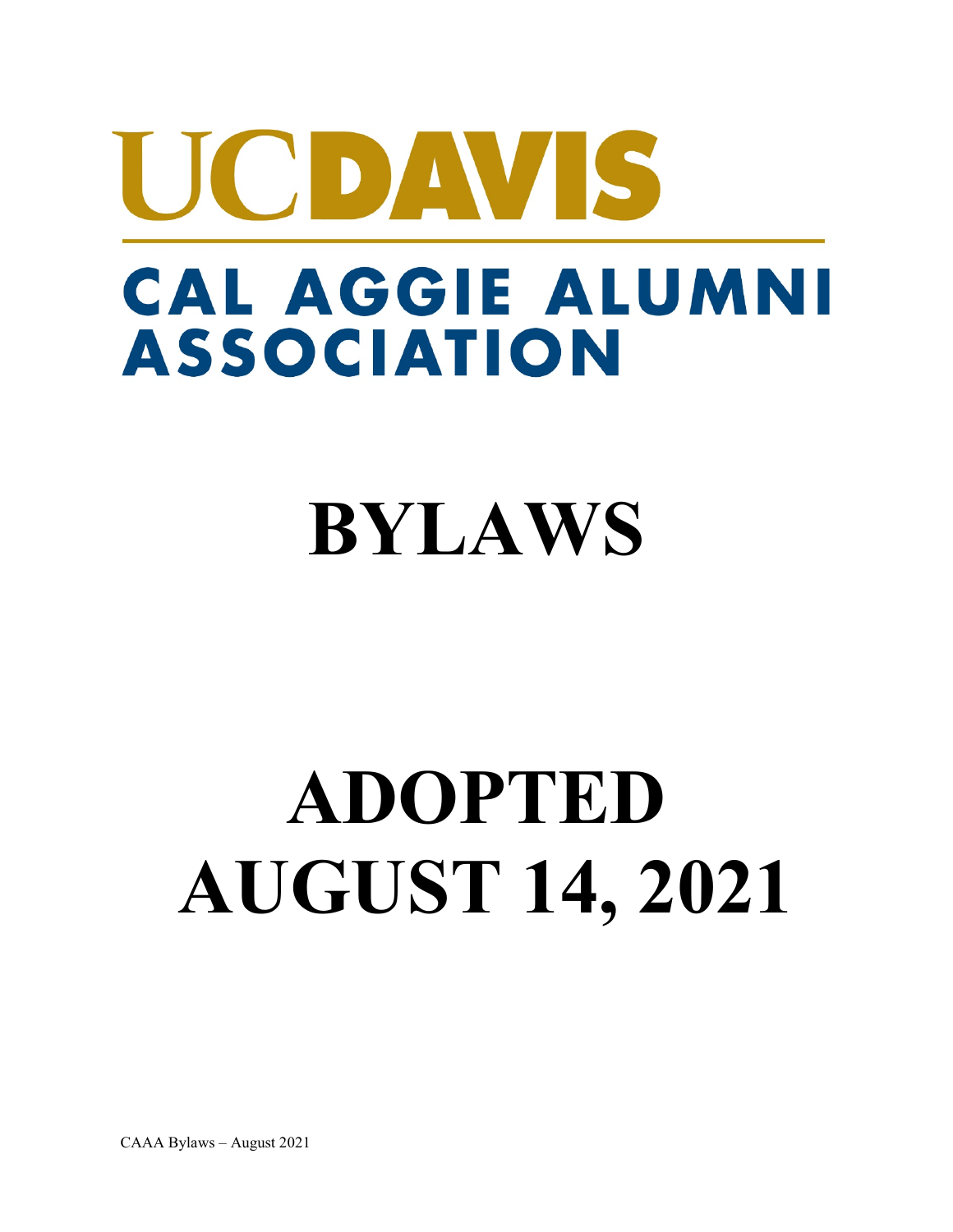| <b>TABLE OF CONTENTS</b> |  |
|--------------------------|--|
|--------------------------|--|

| Section 1.01 |  |  |  |
|--------------|--|--|--|
|              |  |  |  |
| Section 2.01 |  |  |  |
|              |  |  |  |
| Section 3.01 |  |  |  |
| Section 3.02 |  |  |  |
| Section 3.03 |  |  |  |
| Section 3.04 |  |  |  |
| Section 3.05 |  |  |  |
| Section 3.06 |  |  |  |
| Section 3.07 |  |  |  |
| Section 3.08 |  |  |  |
| Section 3.09 |  |  |  |
|              |  |  |  |
| Section 4.01 |  |  |  |
| Section 4.02 |  |  |  |
| Section 4.03 |  |  |  |
| Section 4.04 |  |  |  |
| Section 4.05 |  |  |  |
| Section 4.06 |  |  |  |
| Section 4.07 |  |  |  |
| Section 4.08 |  |  |  |
|              |  |  |  |
| Section 5.01 |  |  |  |
| Section 5.02 |  |  |  |
| Section 5.03 |  |  |  |
|              |  |  |  |
| Section 6.01 |  |  |  |
| Article VII. |  |  |  |
| Section 7.01 |  |  |  |
| Section 7.02 |  |  |  |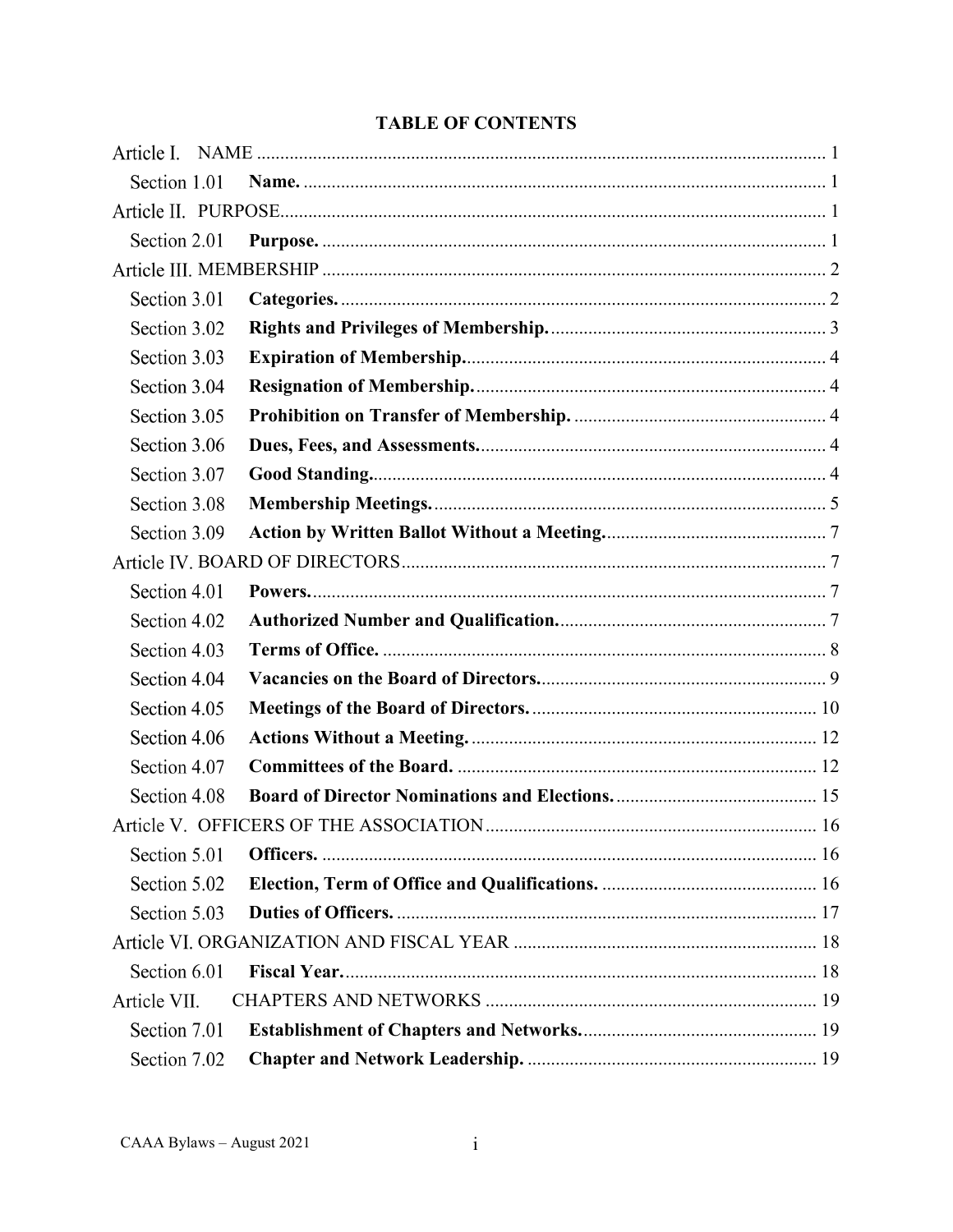| Article VIII. |                                                                        |  |
|---------------|------------------------------------------------------------------------|--|
| Section 8.01  |                                                                        |  |
| Section 8.02  |                                                                        |  |
| Section 8.03  |                                                                        |  |
| Section 8.04  |                                                                        |  |
| Section 8.05  |                                                                        |  |
|               |                                                                        |  |
| Section 9.01  |                                                                        |  |
| Section 9.02  |                                                                        |  |
| Section 9.03  |                                                                        |  |
| Section 9.04  |                                                                        |  |
| Section 9.05  |                                                                        |  |
|               |                                                                        |  |
|               |                                                                        |  |
|               |                                                                        |  |
| Section 11.01 |                                                                        |  |
|               | Section 11.02 Amendment by Paid Alumni Members of the Association.  23 |  |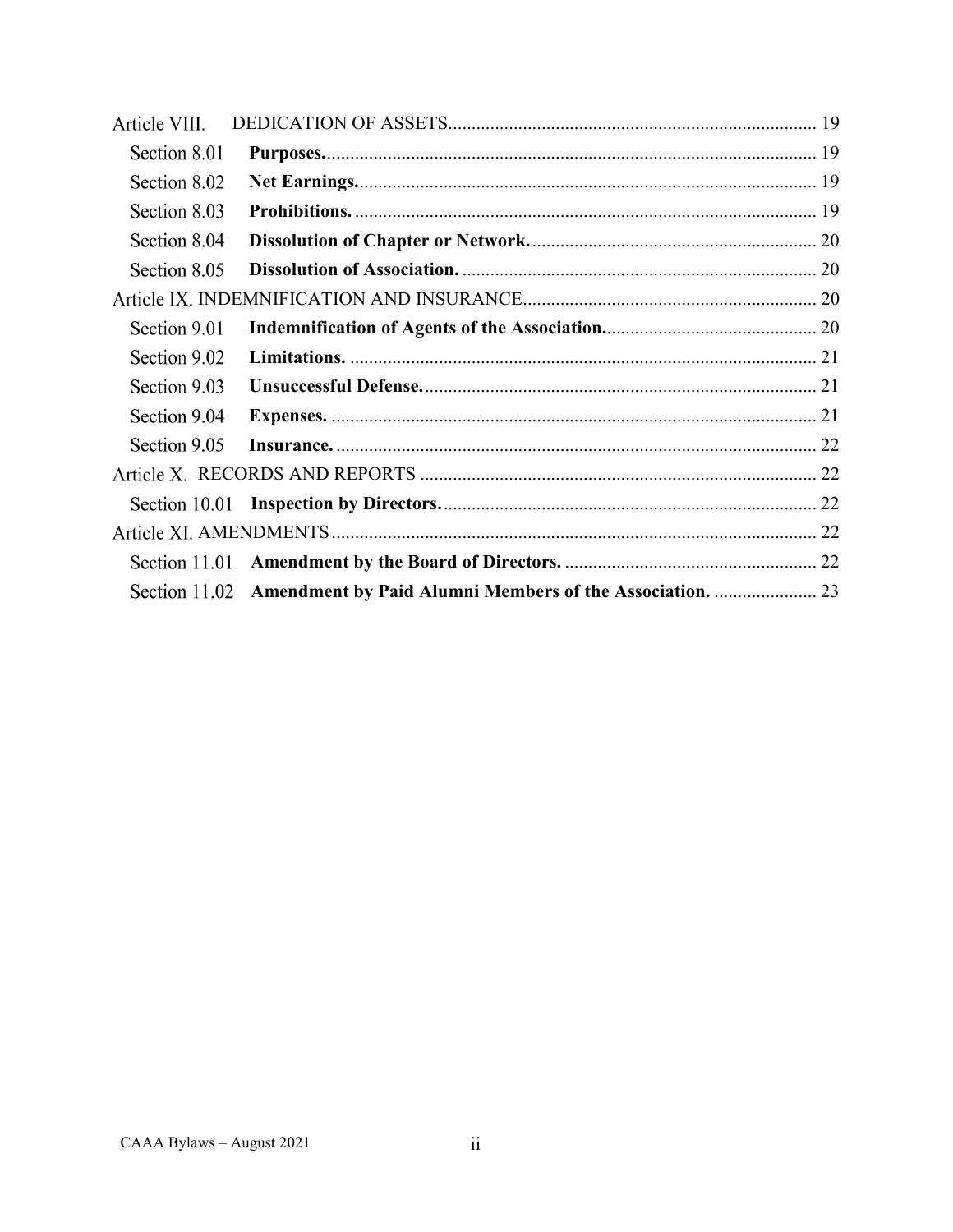## **BYLAWS OF THE**

## **CALIFORNIA AGGIE ALUMNI ASSOCIATION**

#### Article L **NAME**

### <span id="page-3-1"></span><span id="page-3-0"></span>Section 1.01 Name.

The name of this Association is the California Aggie Alumni Association. ("Association," "Corporation," or "CAAA"). The Association is incorporated in California as a  $501(c)(3)$  nonprofit public benefit Corporation. The Association may also be referred to as the "UC Davis Aggie Alumni Association" or the "UC Davis Alumni Association."

#### Article II. **PURPOSE**

## <span id="page-3-3"></span><span id="page-3-2"></span>Section 2.01 Purpose.

The Association is organized for the following purposes:

- $(a)$ The principal purpose is to create lifelong ambassadors for the University of California, Davis ("UC Davis"), enrich the lives of its alumni, students, and friends worldwide, and organize and operate an Association of University alumni at UC Davis;
- $(b)$ To provide a forum for communication and exchange of ideas among members of the Association, the administration, faculty, and students at UC Davis in furtherance of the UC Davis Principles of Community;
- $(c)$ To engage in other educational or charitable activities;
- $(d)$ To build an inclusive and equitable Association that encourages, supports, and celebrates the diverse voices of our community, and incorporates the values of diversity, equity, and inclusion ("DEI");
- To solicit and receive donations, grants, gifts, devises, or bequests for the (e) support of Association programs;
- $(f)$ To provide scholarship and award programs at UC Davis;
- $(g)$ To foster educational opportunities for members of the Association;
- (h) To act as trustee under any trust incidental to the principal objects of the Association, and to receive, hold, administer, and expend funds and property subject to such trust;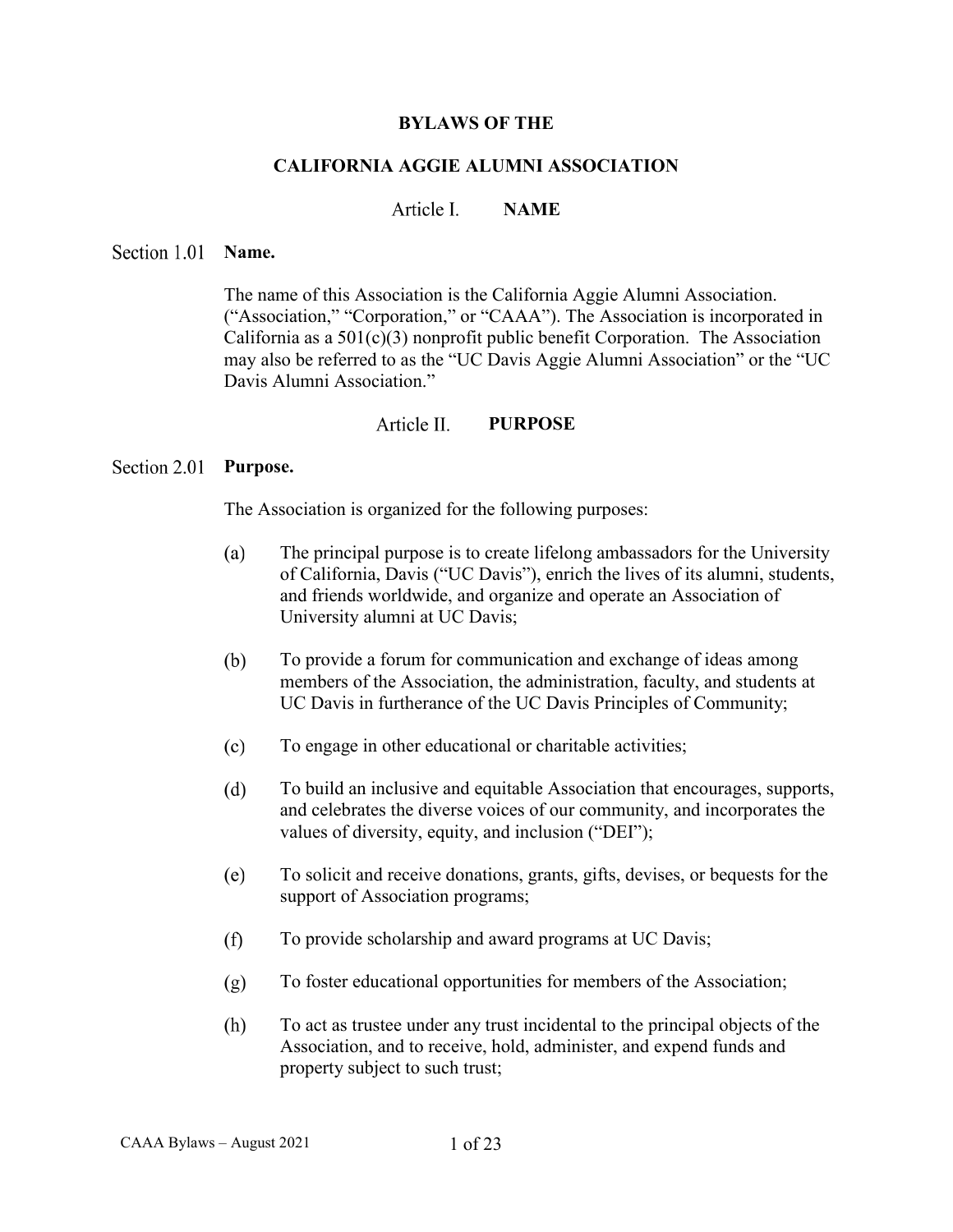- $(i)$ To join with other associations, whose objectives are similar to those of this Association; and
- $(i)$ To do all acts necessary or expedient for the administration of the affairs of the Association.

#### Article III **MEMBERSHIP**

## <span id="page-4-1"></span><span id="page-4-0"></span>Section 3.01 **Categories.**

There are three categories of membership: Paid Alumni Members, Affiliate Members, and Honorary Members.

#### **Paid Alumni Members.**   $(a)$

The following individuals, upon application and payment of dues:

- (1) Degree recipient: An individual who has officially been awarded a degree by UC Davis.
- (2) Any other individual who:
	- (i) Attended UC Davis as a regularly enrolled student for at least three (3) consecutive quarters or one (1) academic year;
	- (ii) Has accumulated at least 12 units of UC Extension credit or UC Davis summer session credit;

#### $(b)$ **Affiliate Members.**

Upon application and payment of dues, any individual who does not qualify for paid alumni membership but who supports the programs and objectives of this Association. Examples include:

- (1) Members of the faculty, staff, and administration of UC Davis;
- (2) Any individual who has attended any other campus of the University of California for at least two (2) semesters or at least three (3) consecutive quarters;
- (3) Parents of any student currently enrolled at UC Davis or of any alum of UC Davis;
- (4) Any enrolled student of UC Davis;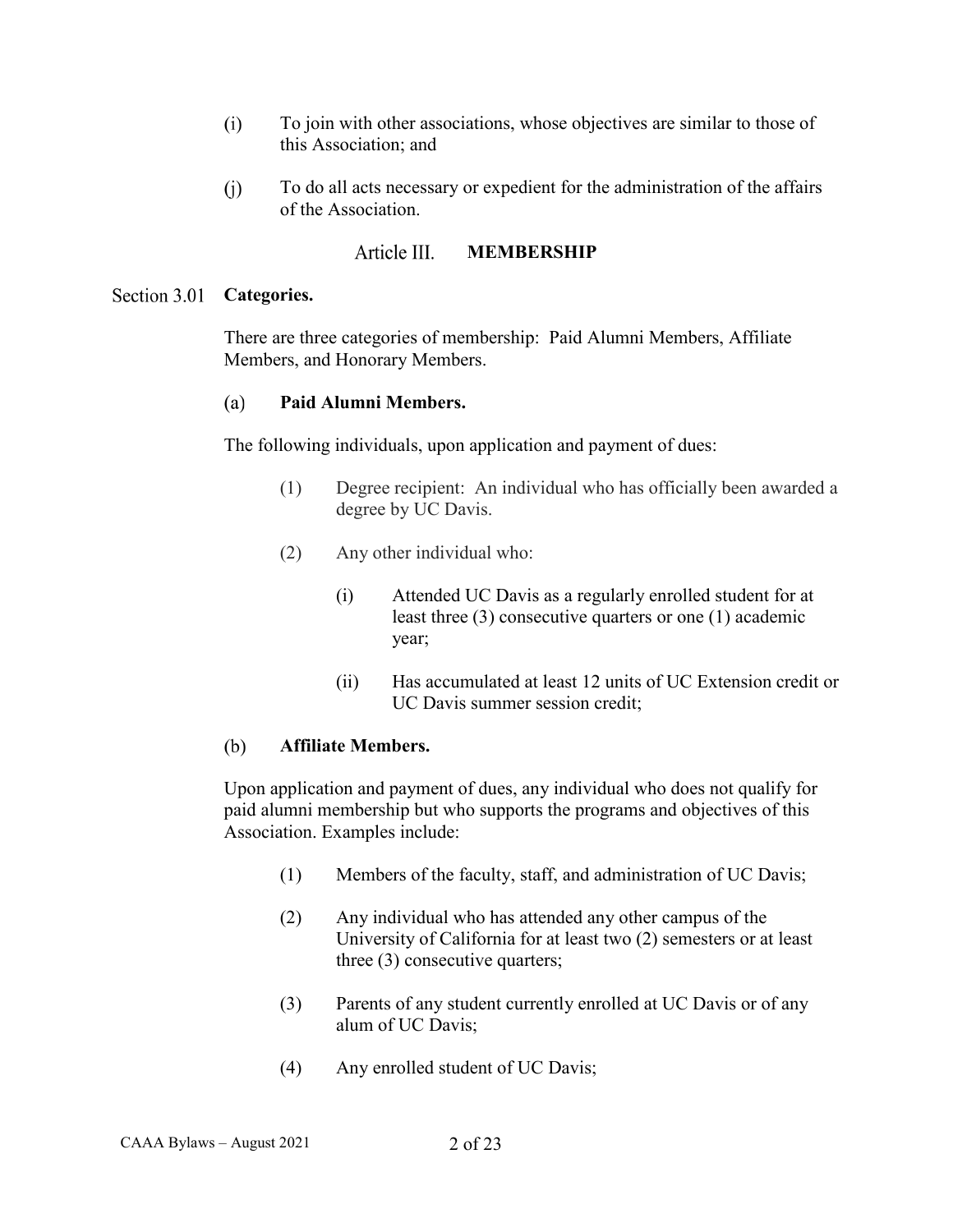(5) Spouses of current or deceased members of the Association.

#### $(c)$ **Honorary Members.**

Any other individual who has rendered outstanding service to the Association or to UC Davis as determined by a simple majority of the Board of Directors.

## <span id="page-5-0"></span>**Rights and Privileges of Membership.**

- Paid Alumni Members are entitled to:  $(a)$ 
	- (1) Vote on propositions submitted to them by the Board of Directors or as otherwise authorized by these bylaws or California law;
	- (2) Nominate and vote upon the election of officers and Directors;
	- (3) Serve as an officer or Director of the Association;
	- (4) Attend all meetings of the Association, the Board of Directors, and committees except for closed sessions or where other valid restrictions apply;
	- (5) Receive Association periodicals and other publications;
	- (6) Have any other rights, benefits and privileges as the Board of Directors may grant;
- $(b)$ Affiliate Members are entitled to:
	- (1) All of the rights of Paid Alumni Members except the right to vote, nominate, and/or hold office in the Association or on the Board of Directors.
- $(c)$ Honorary Members may:
	- (1) Attend any open meeting of the Association and shall have such other privileges as the Board of Directors may provide, except the right to vote, nominate, and/or hold office in the Association or on the Board of Directors.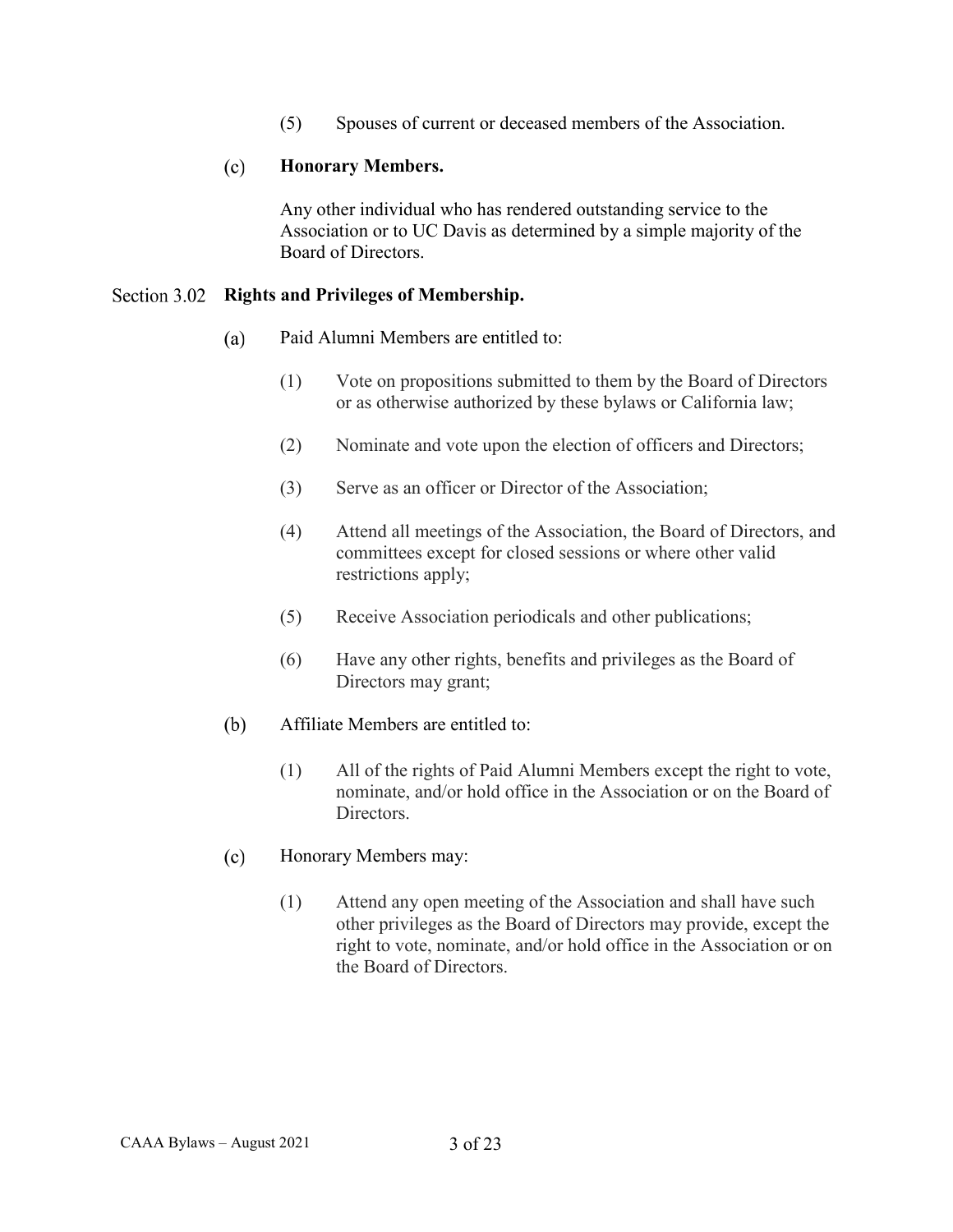## <span id="page-6-0"></span>**Expiration of Membership.**

The membership of any Paid Alumni or Affiliate member shall expire upon the failure to pay the prescribed dues within the times and conditions set forth by the Board of Directors or upon resignation as provided by these Bylaws.

## <span id="page-6-1"></span>**Resignation of Membership.**

A member may resign their membership at any time by providing written notification to the Executive Director or their designee. At no time shall a member be entitled to a refund of dues or fees paid to the Association.

## <span id="page-6-2"></span>**Prohibition on Transfer of Membership.**

No member may transfer, sell, assign, or devise a membership or any right a rising from it to any third party.

## <span id="page-6-3"></span>Section 3.06 **Dues, Fees, and Assessments.**

Within the categories of Paid Alumni and Affiliate membership, the Board of Directors may establish different categories of membership, such as "Life" or "Annual." Each member, other than an Honorary member, must pay, within the time and on the conditions set by the Board of Directors, the dues, fees, and assessments in amounts to be fixed from time to time by the Board of Directors. The dues, fees, and assessments shall be equal for all members of each category, but the Board of Directors may, at its discretion, set different dues, fees, and assessments for each category. These categories shall not be deemed to be "classes" within the meaning of the California Corporations Code. Dues, fees, and assessments are non-refundable.

## <span id="page-6-4"></span>Section 3.07 **Good Standing.**

#### **Dues and Fees.**   $(a)$

Unless rights of membership have been suspended pursuant to subsection (b) a member is in good standing when current in payment of all dues, fees, and assessments.

#### (b) **Suspension or Termination of Membership.**

A membership may be suspended or terminated whenever the Board of Directors, or the Audit and Governance Committee, or person authorized by the Board of Directors, determines that a member has failed to observe the Association's rules, including any codes of conduct or ethics, as prescribed in these bylaws, by Board of Directors policies, the UC Davis Code of Conduct, or any similar or related document. Discipline may also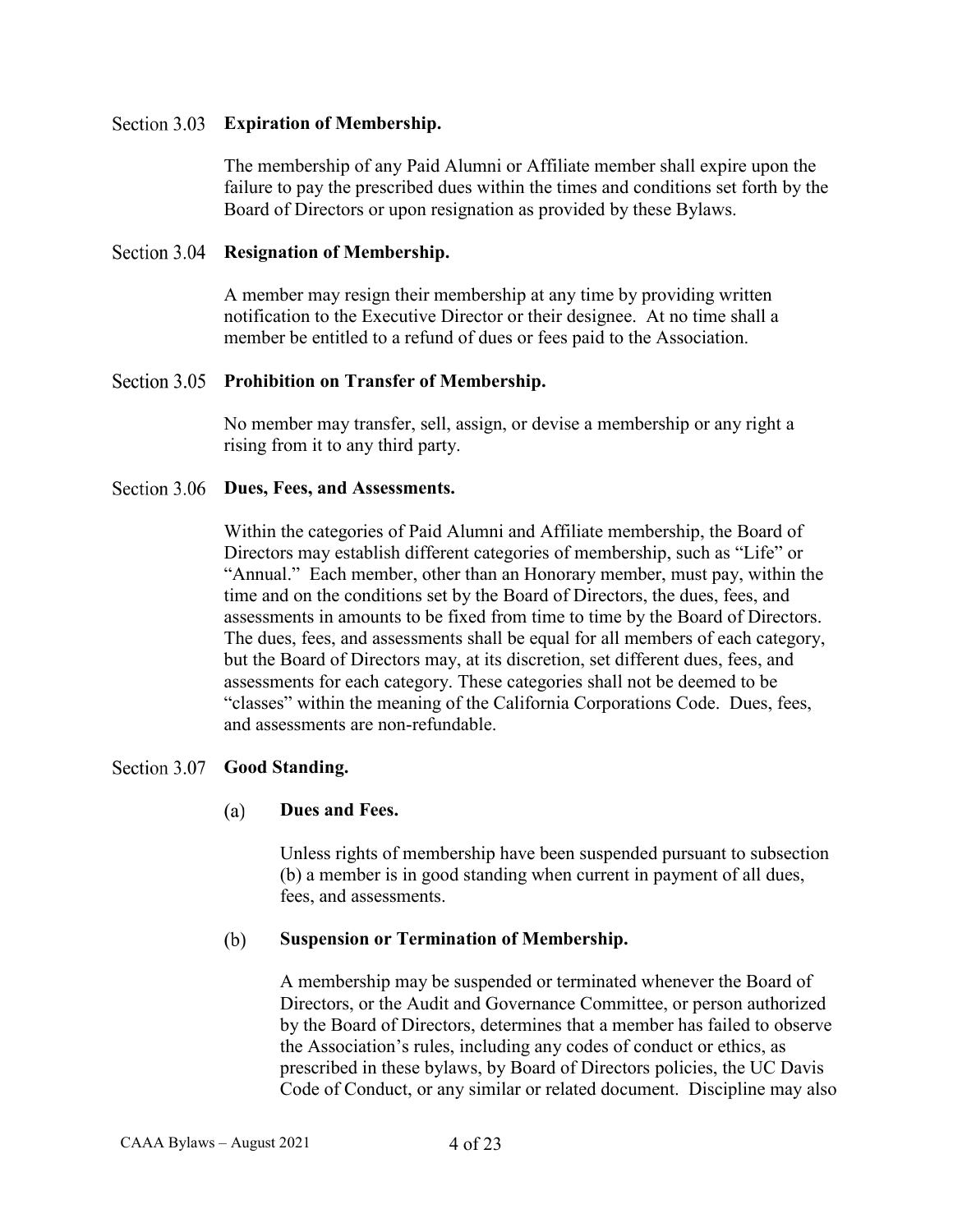be imposed if a member has engaged in conduct otherwise detrimental or materially prejudicial to the Association's purposes and/or interests. The Board of Directors shall adopt policies and procedures to implement this section and such policies and procedures shall reference this subsection in their application. Any and all policies and procedures adopted to implement this section shall be consistent with the requirements of the California Corporations Code.

## <span id="page-7-0"></span>**Membership Meetings.**

#### **Regular Annual Meetings.**  $(a)$

## (1) **Calling Meetings.**

A regular membership meeting shall be held annually on a date and time fixed by the Board of Directors.

## (2) **Meeting Notice.**

Notice of the annual meeting shall be given by the Executive Director or their designee. At least fourteen (14) calendar days before the meeting, the date, time, place of the meeting, and the general nature of the business proposed to be transacted shall be provided. No business, other than that so noticed, may be transacted at the meeting.

#### (b) **Special Meetings of the Members.**

## (1) **Calling Meetings.**

A special meeting of the members may be called at any time by a simple majority of the Board of Directors, by a simple majority of the Executive Committee of the Board of Directors, by the President, or by written request of five percent (5%) or more of the Paid Alumni Members specifying the general nature of the business proposed to be transacted and submitted either to the President and the Executive Director of the Association. No business other than that so noticed may be transacted at a special meeting of the members.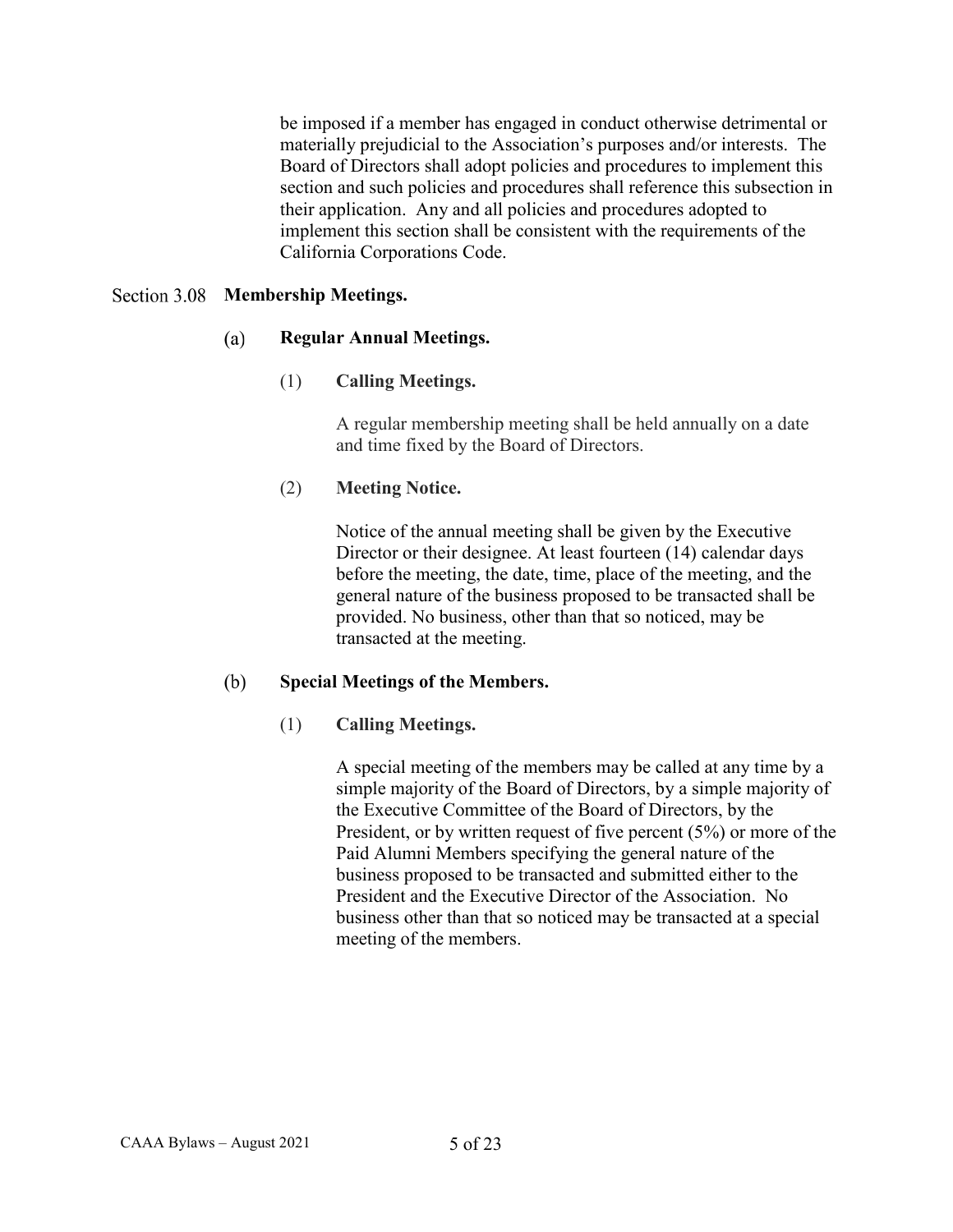## (2) **Meeting Notice.**

The President or Executive Director or their designee shall cause notice to be given within twenty (20) calendar days of the request and notice shall be given to all members stating that a special meeting will be held and specifying the place, date, and time of the meeting, and the general nature of the business to be transacted. If the notice is not given within twenty (20) days after the request is received, the members requesting the meeting may give the notice.

## (3) **Timing of Special Meeting of the Members.**

The meeting date shall be at least fourteen (14) calendar days but no more than ninety (90) calendar days after receipt of the request.

#### $(c)$ **Manner of Giving Notice.**

Notice shall be given by mail, electronic mail, phone, social media venues, or other common electronic means to the members of the Association. The notice may be distributed by publication in Association newsletters or periodicals, or by other written means addressed to the members entitled to vote.

#### $(d)$ **Quorum.**

## (1) **Number Required.**

The quorum for any Association membership meeting is twenty (20) Paid Alumni Members, including members of the Board of Directors. Once a quorum is present, business may still be transacted even though enough members have left the meeting to leave less than a quorum so long as any action taken can be approved by a simple majority of the members required for the quorum.

## (2) **Approval by Simple Majority Vote.**

Motions, Resolutions, or other proposed actions are approved by a simple majority of the Paid Alumni Members present and voting, unless a higher percentage is required by these bylaws, by law, or by the Association's parliamentary authority.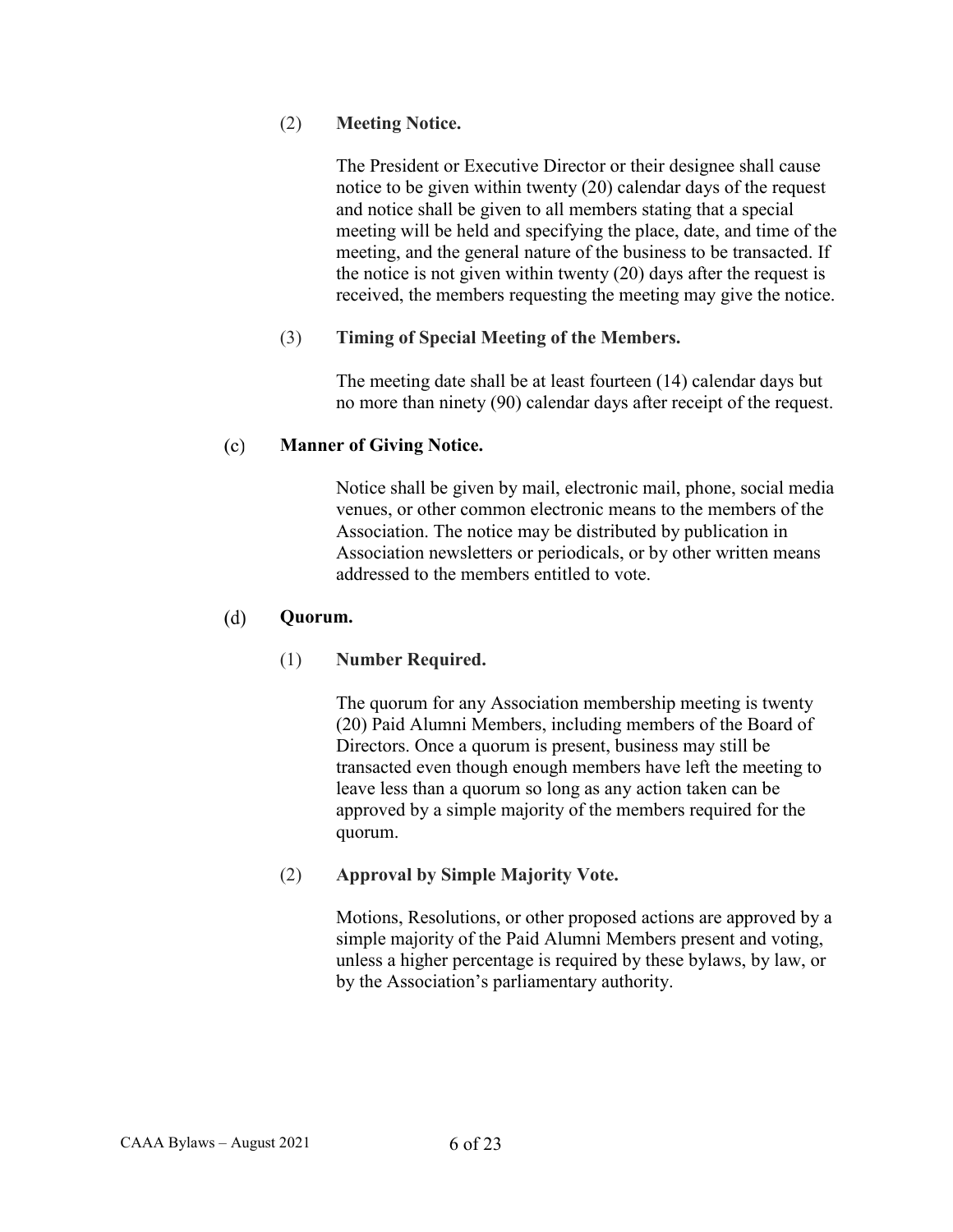## <span id="page-9-0"></span>**Action by Written Ballot Without a Meeting.**

Any action that may be taken at any meeting of members may be taken by written or electronic ballot without a meeting provided the notice, solicitation of ballots, and voting procedures comply with policies of the Board of Directors compliant with the requirements of the California Nonprofit Corporation Code.

#### Article IV. **BOARD OF DIRECTORS**

## <span id="page-9-2"></span><span id="page-9-1"></span>Section 4.01 **Powers.**

Except as otherwise provided by these Bylaws, the business, finances, and affairs of the Association shall be managed, and all powers shall be exercised by or under the direction of the Board of Directors.

## <span id="page-9-3"></span>Section 4.02 **Authorized Number and Qualification.**

- $(a)$ The Board of Directors (sometimes referred to herein as the "Board") consists of the:
	- (1) **President**
	- (2) **Vice President/President-Elect**
	- (3) **Elected Directors-At-Large ("Directors")**
		- (i) There shall be at least nine (9) but no more than twentythree (23) Directors-at-Large at any given time. The exact number shall be fixed from time to time by resolution of the Board of Directors. Directors-at-Large shall be collectively referred to herein as "Directors" and individually as a "Director." Directors collectively with the President and Vice President/President-Elect shall be referred to as the "Board" or the "Board of Directors."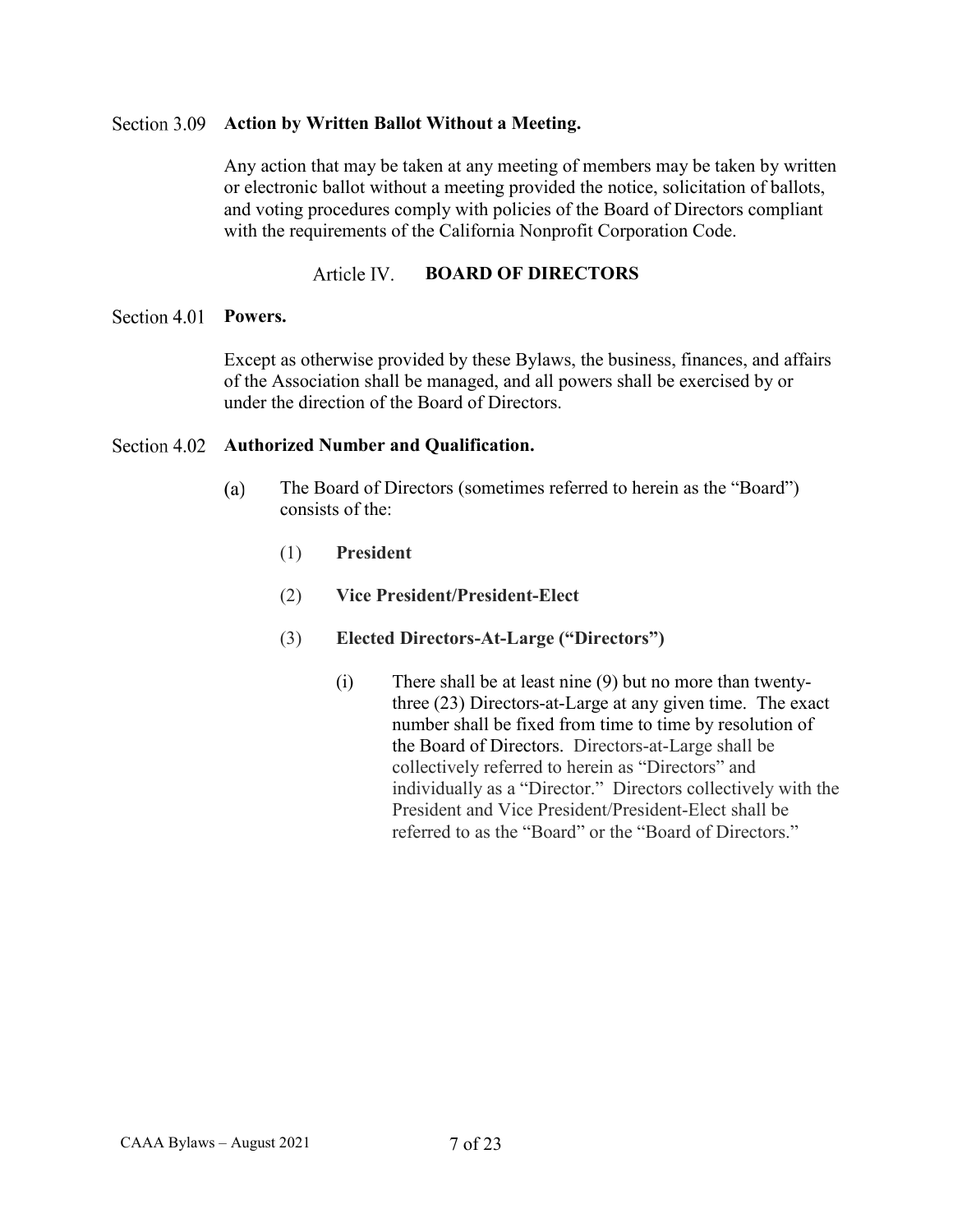## (4) **Non-Voting Advisors to the Board of Directors.**

(i) Advisors to the Board of Directors may include the following individuals of UC Davis: The Chancellor, Vice Chancellor for Development and Alumni Relations, Assistant Vice Chancellor for Alumni Relations/Executive Director of the Association, Immediate Past President, the chair or designee of the UC Davis Foundation, the President of the Associated Students of UC Davis ("ASUCD"), the chair of the UC Davis Graduate Student Association ("GSA"), the UC Davis Alumni Regent Designee/Regent during their term of office, and the Cal Aggie Student Alumni Association ("SAA") President, chair of the UC Davis Parents and Family Council, and others as may be added from time to time at the discretion of the Board. Should at any time the positions described in this section not exist, the equivalent of that position shall serve as a non-voting advisor to the Board of Directors.

## <span id="page-10-0"></span>Section 4.03 **Terms of Office.**

The President, Vice-President/President-Elect, and all Directors shall take  $(a)$ office on July 1 and serve terms of two years or until their successors have been elected and/or appointed.

#### $(b)$ **Election of Directors.**

- (1) Directors shall serve staggered terms. The exact number of Directors to be elected each year shall be determined by the Nominations Committee.
- (2) No Director shall serve for more than three (3) consecutive full terms (six (6) years). Any Director who has resigned from the Board of Directors for any reason, or a person who has previously served on the Board of Directors may apply or be nominated to serve as a member of the Board of Directors again after a minimum of one (1) year has passed from the effective date of their resignation, or, if not such resignation in writing, the last Board meeting attended. Any former Director attempting to serve on the Board of Directors following their initial term of service (not to be more than three (3) consecutive full terms), must be nominated and approved through the processes outlined in these Bylaws and/or the policies and procedures established by the Board of Directors.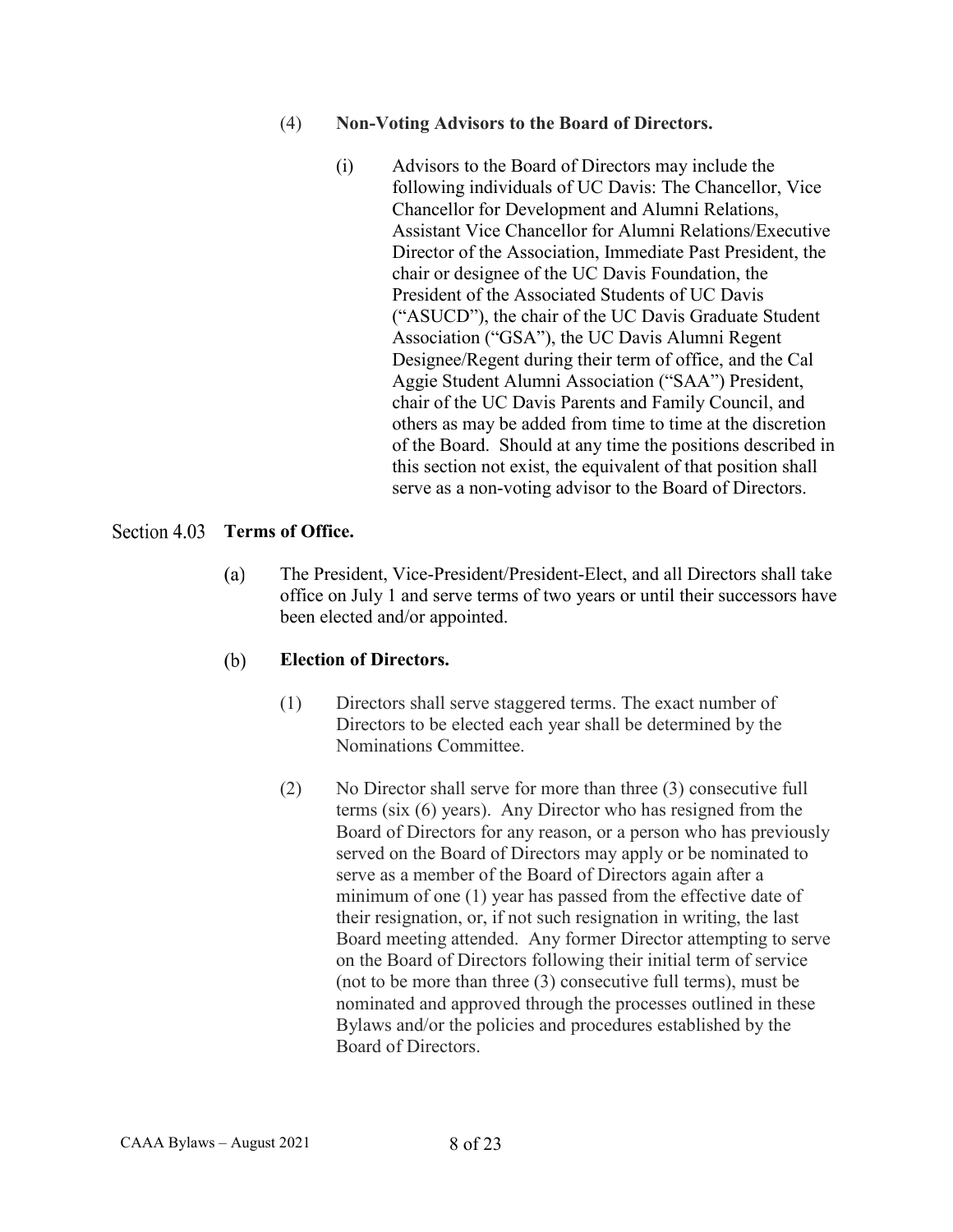- $(c)$ A Director may petition the Executive Committee to be relieved of Board responsibilities for up to one (1) year upon a showing of hardship for health, financial or other reasons. The Executive Committee may accept the petition without approval of the Board of Directors.
- $(d)$ All Directors must attend at least three (3) meetings of the Board of Directors per fiscal year. A retreat of the Board of Directors constitutes a meeting of the Board. If a Director fails to meet this requirement, the Audit and Governance Committee may declare that Director's position vacant.
- No reduction of the authorized number of Directors shall result in (e) removing any Director before that Director's term of office has expired.

## <span id="page-11-0"></span>**Vacancies on the Board of Directors.**

#### $(a)$ **Events Causing Vacancy.**

A vacancy exists on the occurrence of any of the following events:

- (1) Expiration of a Director's term of office;
- (2) The death or resignation of any Director;
- (3) Recall from office by a vote of the members, rescission of election or appointment by the Board of Directors, or removal for cause pursuant to the California Corporations Code ("Cal. Corp. Code");
- (4) An increase in the authorized number of Directors;
- (5) The removal of a Director as prescribed by these Bylaws.

#### **Removal of a Director or Officer.** (b)

A Director or Officer may be removed from the Board of Directors for any of the following reasons:

- (1) If a Director or Officer fails to meet the attendance requirements detailed in these Bylaws;
- (2) If the Board of Directors, or a committee or person authorized by the Board of Directors determines that a Director or Officer has failed to observe the Association's rules, including any codes of conduct or ethics, as prescribed by these Bylaws or by policies adopted by the Board of Directors;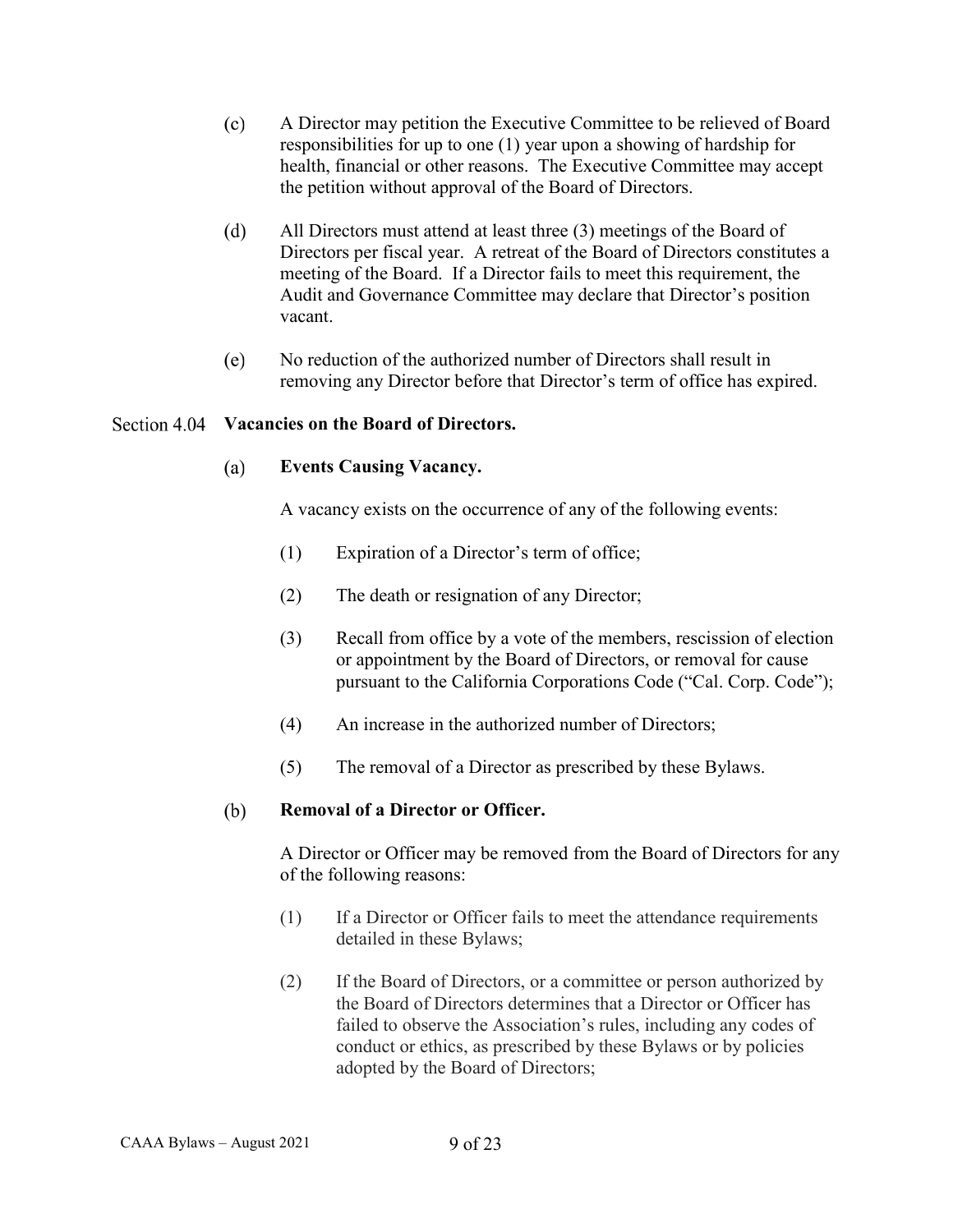(3) A Director or Officer may be removed, with cause, by a super majority vote of the Board of Directors, defined as two thirds of the total number of Directors then holding office, at any regular or special meeting of the Board of Directors.

#### $(c)$ **Filling Vacancies.**

In the event of a vacancy, the Executive Committee may appoint an eligible candidate from the most recent pool of eligible candidates to serve on the Board but which were not selected, or may choose to leave the position vacant until the next election cycle, or may direct the Nominations Committee to solicit and evaluate additional candidates for appointment. All appointments must be ratified by the Board of Directors.

Any period of time served by an individual will be deemed to be a full year of service, regardless of the actual start date.

## <span id="page-12-0"></span>**Meetings of the Board of Directors.**

#### **Regular Meetings.**   $(a)$

(1) **Calling Meetings.** 

Regular meetings of the Board of Directors shall be held at such times and places as the Board of Directors shall determine but not less than three (3) times each fiscal year.

(2) **Meeting Notice.** 

Notice of a regular meeting shall be given by the Executive Director or their designee. At least fourteen (14) calendar days before the meeting, the date, time, place of the meeting, and the general nature of the business proposed to be transacted shall be provided.

#### (b) **Special Meetings.**

(1) **Calling Meetings.** 

Special Meetings of the Board of Directors may be called at any time by a simple majority of the members of the Executive Committee or a simple majority of the serving Directors.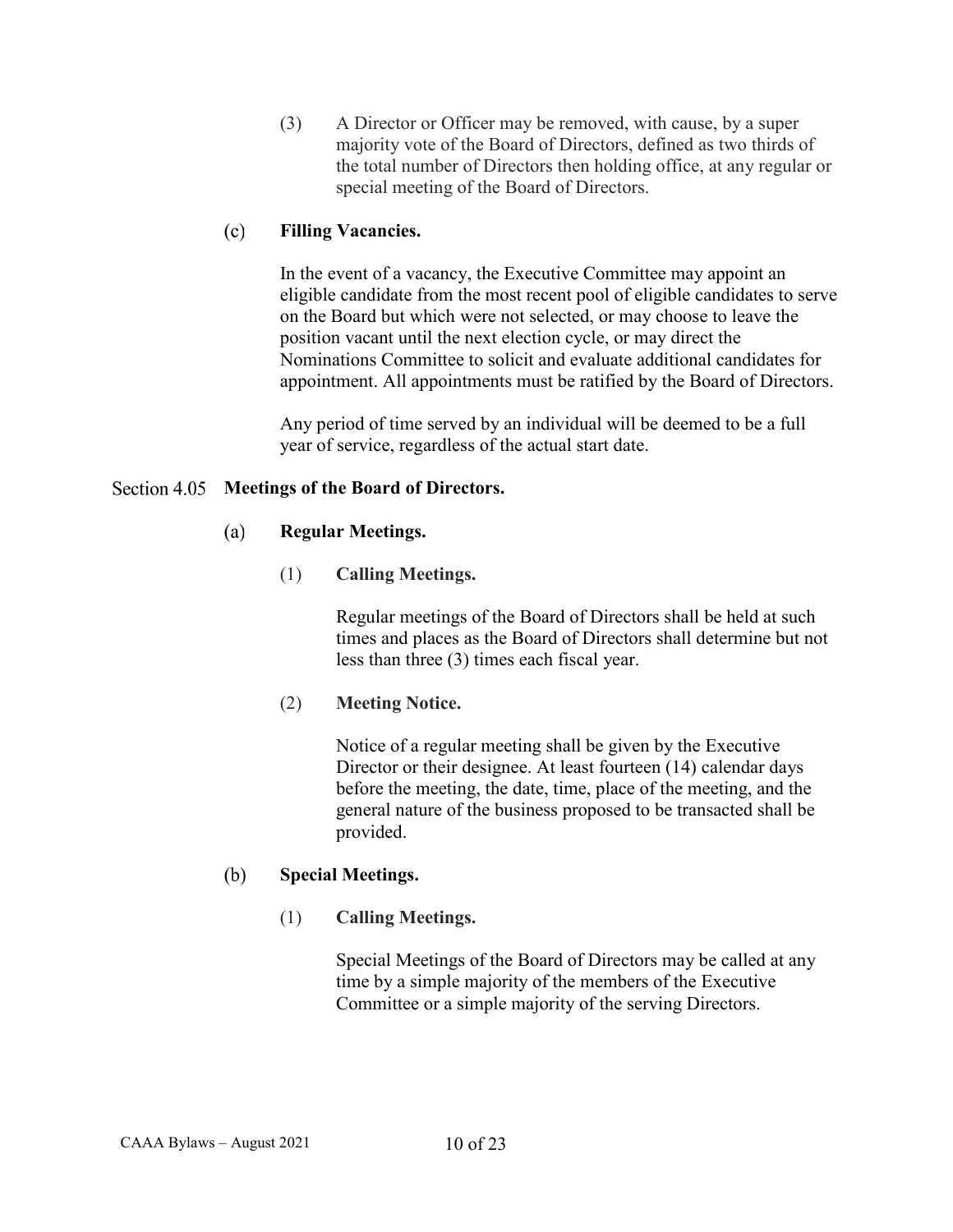## (2) **Meeting Notice.**

Notice of the regular meetings shall be given by the Executive Director or their designee. At least four (4) calendar days before the meeting, the date, time, place of the meeting, and the general nature of the business proposed to be transacted shall be provided.

#### $(c)$ **Manner of Giving Notice.**

Notice shall be given by mail, electronic mail, phone, social media venues, or other common electronic means to the Directors of the Association. The notice may be distributed by publication in Association newsletters or periodicals, or by other written means addressed to the members entitled to vote.

#### $(d)$ **Quorum.**

A simple majority of the Directors presently serving shall constitute a quorum. Once a quorum is present, business may still be transacted even though enough Directors have left the meeting to leave less than a quorum so long as any action taken can be approved by a simple majority of the members required for the quorum.

#### $(e)$ **Participation through Telecommunications.**

A Director may participate in meetings through the use of telephone or video conferencing equipment consistent with the attendance policies of the Board so long as the equipment is functional and operational in the manner intended (for example, so all present individuals can hear one another). The use of other electronic or virtual meeting technology or services is permitted so long as:

- (1) Each Director can communicate with all of the others concurrently;
- (2) The technology or service permits each Director to propose or object to a specific action proposed to be taken; and
- (3) The Board of Directors has means of verifying that all participants are directors or other persons entitled to participate and that all Board actions and votes are taken only by the Board of Directors and not by others.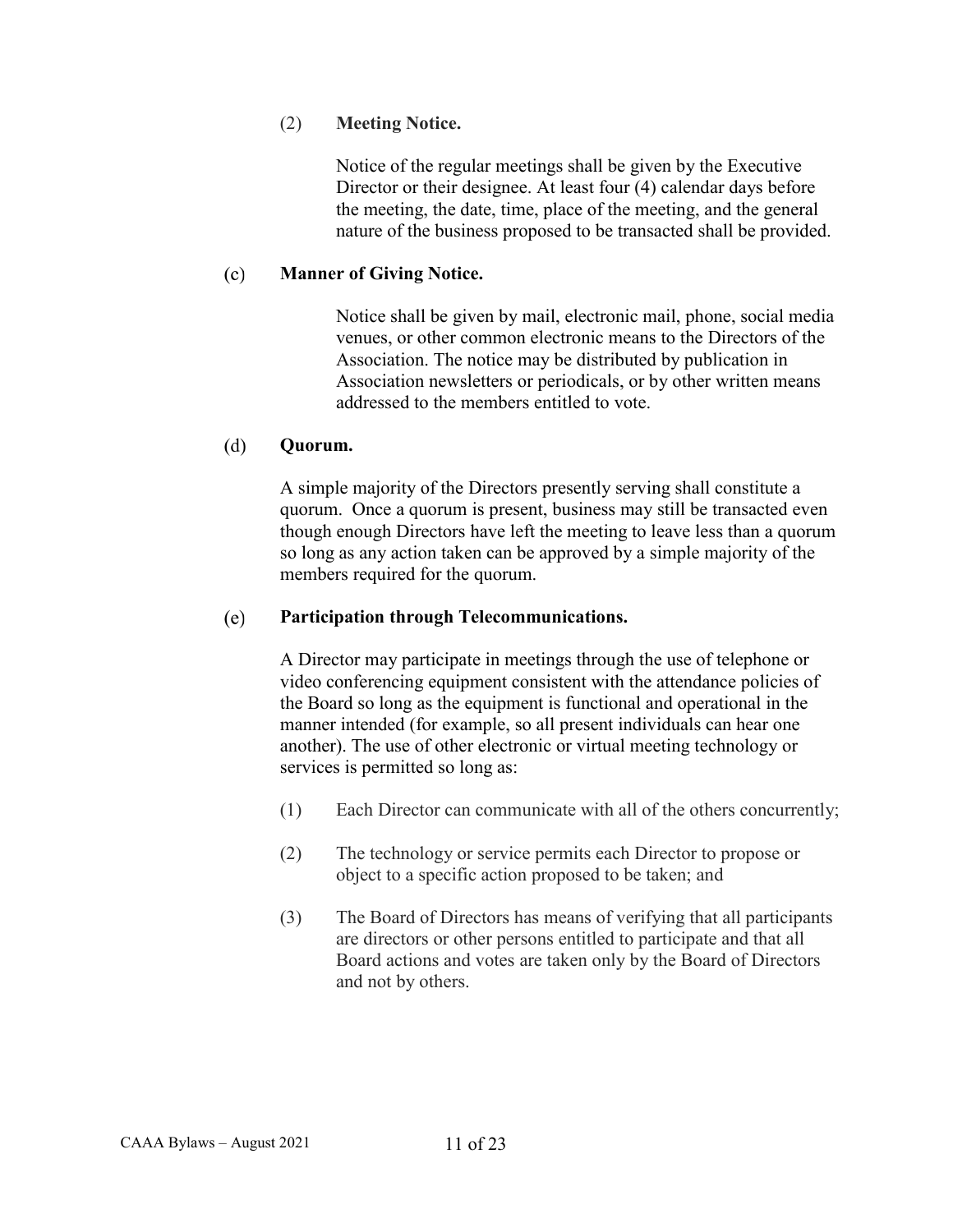#### $(f)$ **Rules of Order.**

The latest edition of Robert's Rules of Order, Newly Revised shall govern the procedures for all Association meetings, including membership meetings, committee meetings, and meetings of the Board of Directors, except where otherwise provided by law, these Bylaws, or policies of the Board of Directors.

#### $(g)$ **Prohibition of Proxy Voting.**

Proxy voting is prohibited at all meetings of the Association. This shall not be interpreted so as to prohibit the use of mail ballots, or e-mail or electronic voting as authorized elsewhere in these Bylaws.

## <span id="page-14-0"></span>Section 4.06 **Actions Without a Meeting.**

Any action required or permitted to be taken by the Board may be taken without a meeting if all members of the Board individually or collectively consent to that action. A written record shall be made of required consents and the same shall be attached to or incorporated by reference within any final resolution resulting from such action(s).

## <span id="page-14-1"></span>Section 4.07 **Committees of the Board.**

#### $(a)$ **The Committee Process.**

The Board of Directors conducts all business by and through the committee process and collectively evaluates and approves all actions undertaken by committees. The Association is driven by the work completed by committees composed of Directors and other volunteers, and it is the work of the committees that guides the direction of the Association.

#### $(b)$ **Standing Committees.**

## (1) **Nominations Committee.**

The Nominations Committee solicits and nominates candidates for election or appointment of Director(s) to the Board of Directors from the existing Board and from the broader UC Davis community as set forth in these Bylaws. The Nominations Committee shall coordinate the selection process for the Board President, Vice President, and selection of the Alumni Regent.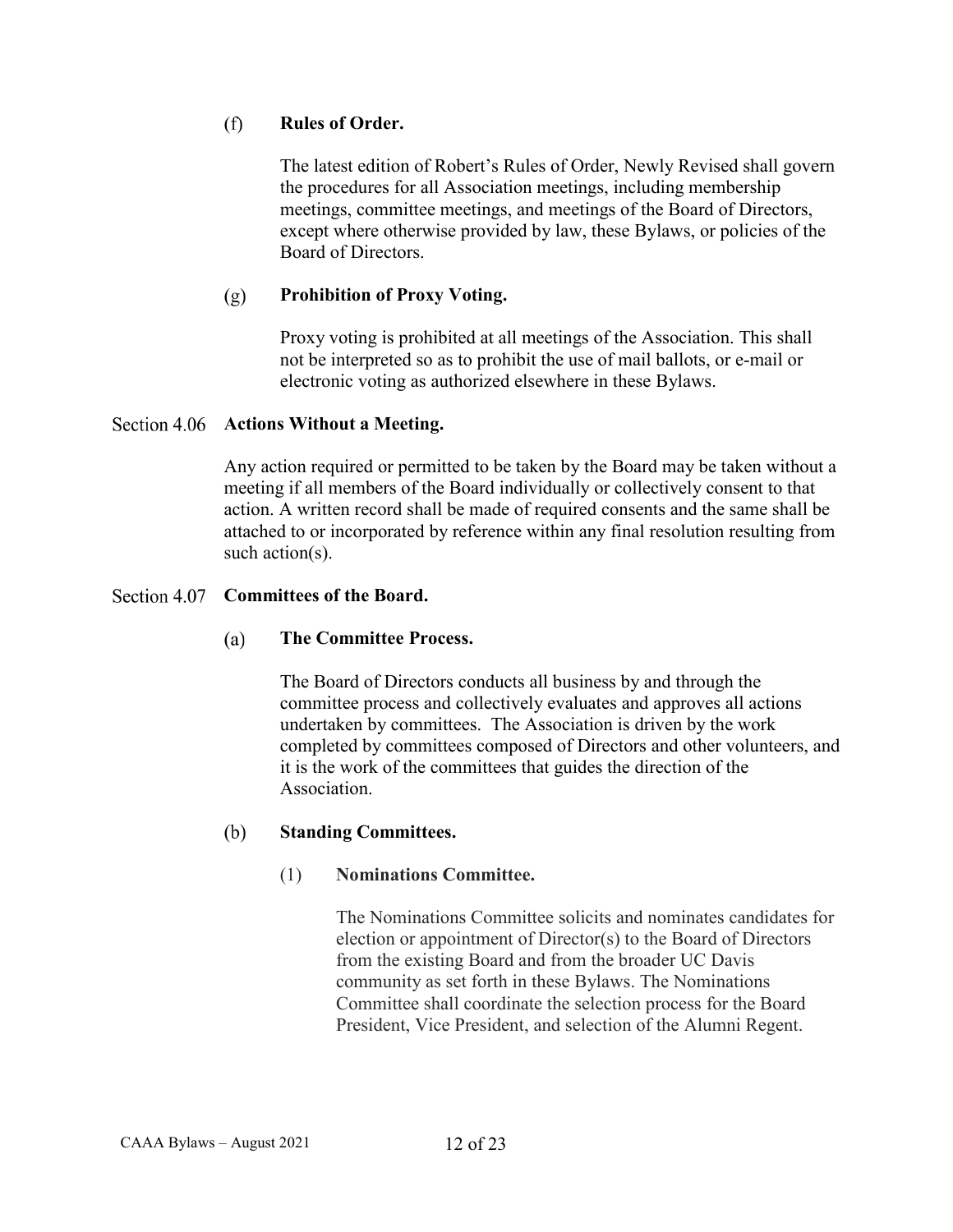## (2) **Finance Committee.**

The Finance Committee examines the annual budget submitted by CAAA staff, recommends appropriate modifications, and submits the budget to the Board of Directors for approval. The Committee assesses quarterly financial statements and other financial or budget reports and makes appropriate mid-year adjustments to ensure that the Association's finances are consistent with the budget. Special funding requests or other issues that will substantially impact the financial position of the Association are analyzed by the Finance Committee prior to submission to the Board of Directors. The Finance Committee also monitors the investments CAAA holds, advising the Board of any changes to the portfolio if financial goals and objectives are not being met with the current investment mix.

## (3) **Audit and Governance Committee.**

The Audit and Governance Committee shall develop and propose bylaws, including amendments, and manage the Association's Policy and Procedures. The Committee shall oversee the quality and integrity of the Association's financial statements, ensuring institutional compliance with mandatory auditing standards, and evaluating institutional systems of risk assessment and internal controls. The Committee shall make recommendations to the Board of Directors with respect to the Association's independent auditors.

## (4) **Diversity, Equity, and Inclusion Committee.**

The Diversity, Equity, and Inclusion Committee shall create a more diverse, equitable, and inclusive organization and foster a sense of belonging and welcomeness for all CAAA alumni, parents, families, and friends.

## (5) **Alumni Engagement Committee.**

The Alumni Engagement Committee shall use programs and services, including innovative and effective processes, to activate and engage alumni and the UC Davis community. The Committee shall envision and execute plans to engage alumni with Association-led programs and events, career programming, fostering new members and stewarding alumni donors.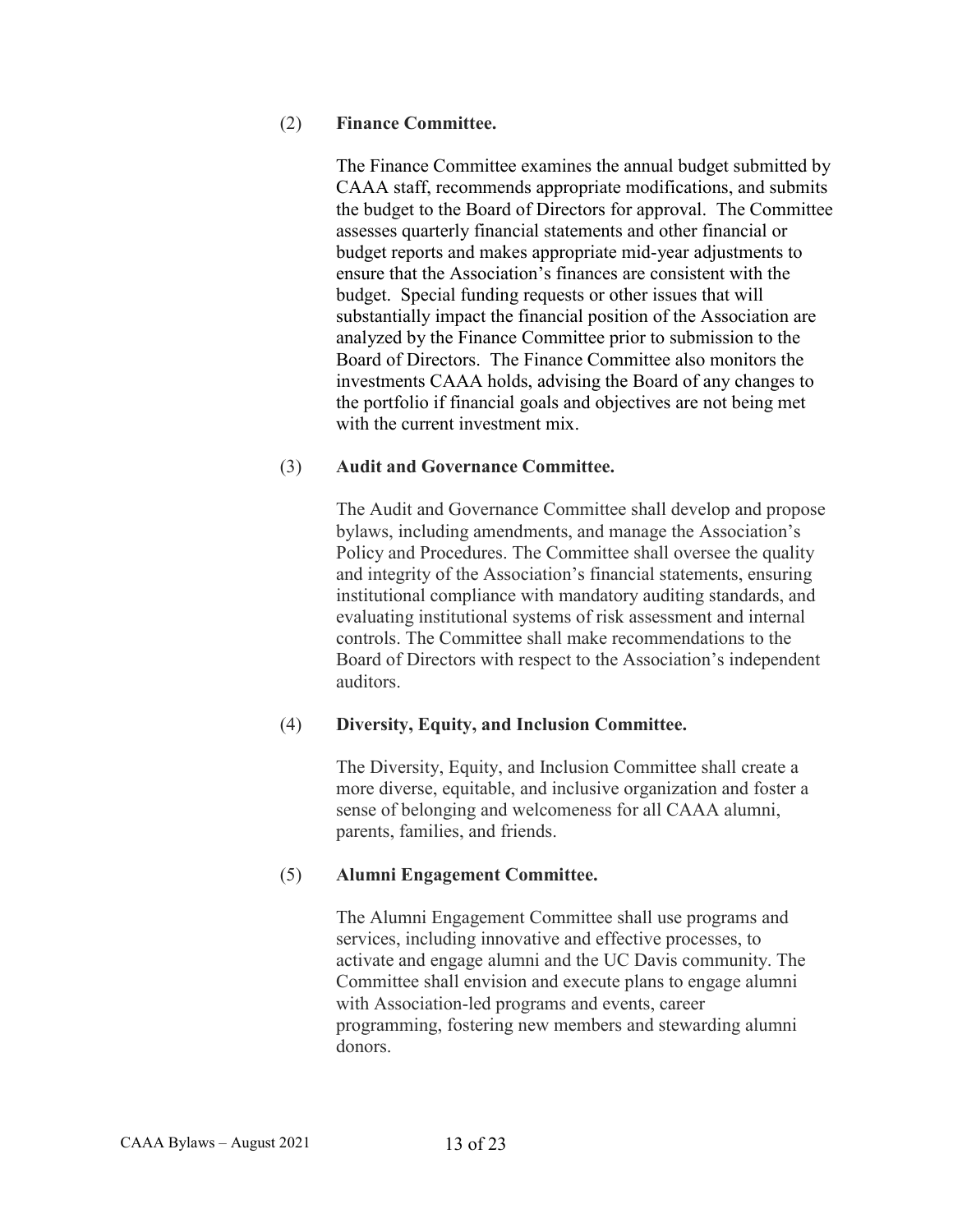## (6) **Student Success Committee.**

The Student Success Committee shall use innovative and effective processes to advance students in achieving a successful future through activating and engaging students with programming, career services, mentorship, and connections with Alumni. The Committee shall oversee the Association's scholarship programs including stewarding scholarship donors and establishing new initiatives to support students.

## (7) **Executive Committee.**

The Executive Committee shall consist of the President as Chair, the Vice President/President-Elect as Vice Chair, and the Chairs of each Committee. The Executive Director shall serve as the staff liaison and is not a voting member of the Executive Committee.

- (i) The Committee Chairs shall report about the activities of their respective Committees to the Executive Committee and Board of Directors at least quarterly. The Executive Committee shall ensure that all initiatives are proceeding in accordance with the goals and objectives of the Board and that any significant variances or issues are brought to the attention of the President, Vice President/President-Elect, and Executive Director in a timely fashion.
- (ii) The Executive Committee shall have the authority of the Board of Directors to act on behalf of the Board of Directors between meetings of the Board of Directors pursuant to existing California state law with the exception of personnel decisions, which shall be handled by the Executive Director in consultation with the Executive Committee.Any action taken by the Executive Committee must then be ratified later by the Board.
- (iii) The Nominations Committee Chair shall report about the activities of their respective Committee to the Executive Committee and Board of Directors at least quarterly. The Nominations Committee Chair shall not be a member or voting member of the Executive Committee.

#### $(c)$ **Creation, Appointments, Removal, and Authority.**

The Board of Directors may create (or ratify in the case of the Executive Committee creating) additional standing committees (permanent) or ad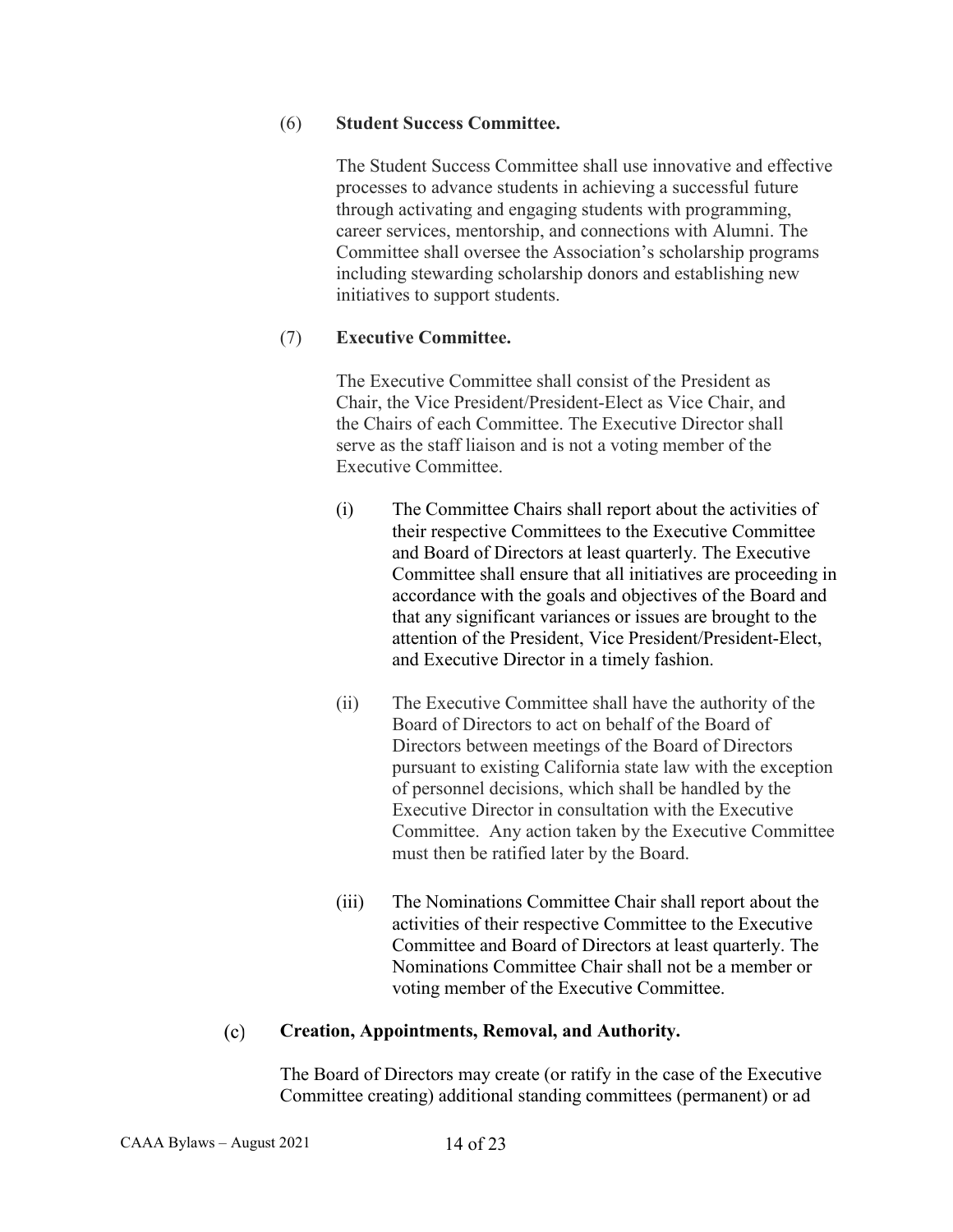hoc committee(s) or task force(s) (with a defined task and term of existence).

- (1) Each committee, whether standing, ad hoc, or a task force, shall be composed of at least two (2) Directors and may be composed of any number of members of the Association who shall be appointed by the President in consultation with the Executive Director and Executive Committee. If a committee or task force is to exercise the authority of the Board of Directors, it may consist only of Directors.
- (2) All standing committees other than the Nominations Committee shall be chaired by a Director and shall strive to have a Director serve as a Vice Chair. The term of appointment for each Chair and Vice Chair shall be one (1) year, but the President, after consulting with the Executive Director and Executive Committee, may extend this term or may remove a Chair prior to the end of their term at the President's discretion.
- (3) The quorum for all committees is a simple majority of the committee's membership. If the Nominations Committee is unable to reach quorum, the candidates will be forwarded to the full Board of Directors for approval of two-thirds (2/3) of the then-serving Directors.

## <span id="page-17-0"></span>**Board of Director Nominations and Elections.**

#### $(a)$ **Eligibility.**

- (1) Only Paid Alumni Members of the Association in good standing are eligible to serve as Officers or Directors of the Association.
- (2) The Nominations Committee shall meet to evaluate and nominate eligible members for election to the Board of Directors, or to fill vacancies on the Board of Directors in the office of Alumni Regent.
- (3) The Board of Directors and/or the Audit and Governance Committee shall adopt policies and procedures to govern the nomination and election processes, which shall provide for election or appointment by the Board of Directors and shall also include an option for Directors to be nominated by petition of the Paid Membership.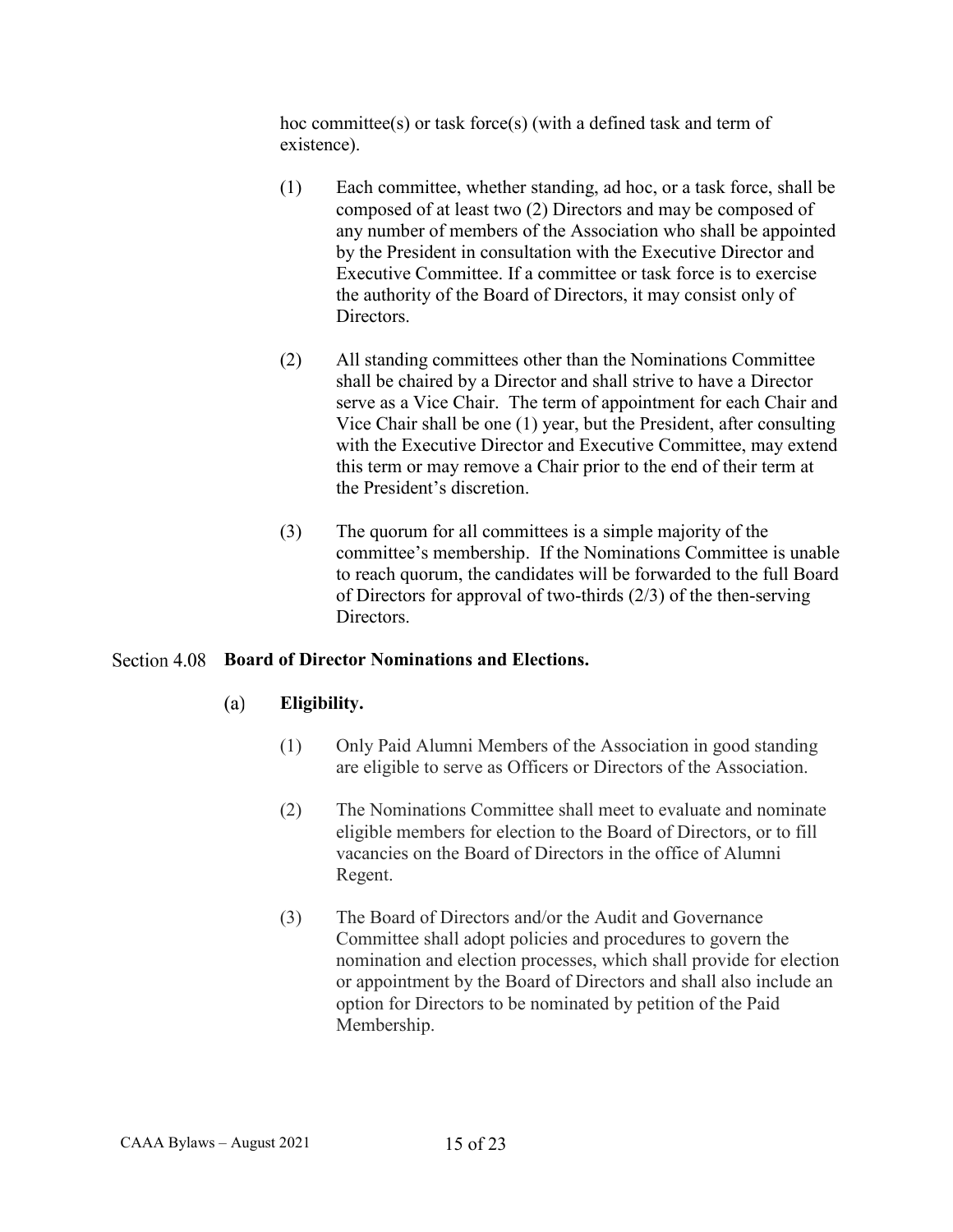#### $(b)$ **Vice President/President-Elect Nomination and Election.**

(1) The Vice President/President-Elect shall be selected from among the current Directors and approved by a simple majority of the Board of Directors. The candidate may be nominated by the Nominations Committee or by a Director at a regularly scheduled meeting of the Board of Directors. Self-nominations shall be permitted.

#### Article V. **OFFICERS OF THE ASSOCIATION**

## <span id="page-18-1"></span><span id="page-18-0"></span>Section 5.01 **Officers.**

The officers of the Association shall be:

- $(a)$ President;
- $(b)$ Vice President/President-Elect; and the
- Executive Director.  $(c)$

## <span id="page-18-2"></span>**Election, Term of Office and Qualifications.**

- $(a)$ The Vice President/President-Elect shall be elected pursuant to these Bylaws for a two (2) year term commencing July 1.
- (b) The Vice President/President-Elect shall become the President at the end of their term as President-Elect. The President shall become the Past President at the end of their term as President.
- The terms of the Vice President/President-Elect and President may be in  $(c)$ addition to their service as a Director and shall not require a break from service between serving as a Director and Vice President/President-Elect.
	- (1) The Executive Director (also the Assistant Vice Chancellor of Alumni Relations for UC Davis or the equivalent) shall be appointed by appropriate University officials, in consultation with and approval of the President, Vice President/President-Elect, and Board of Directors.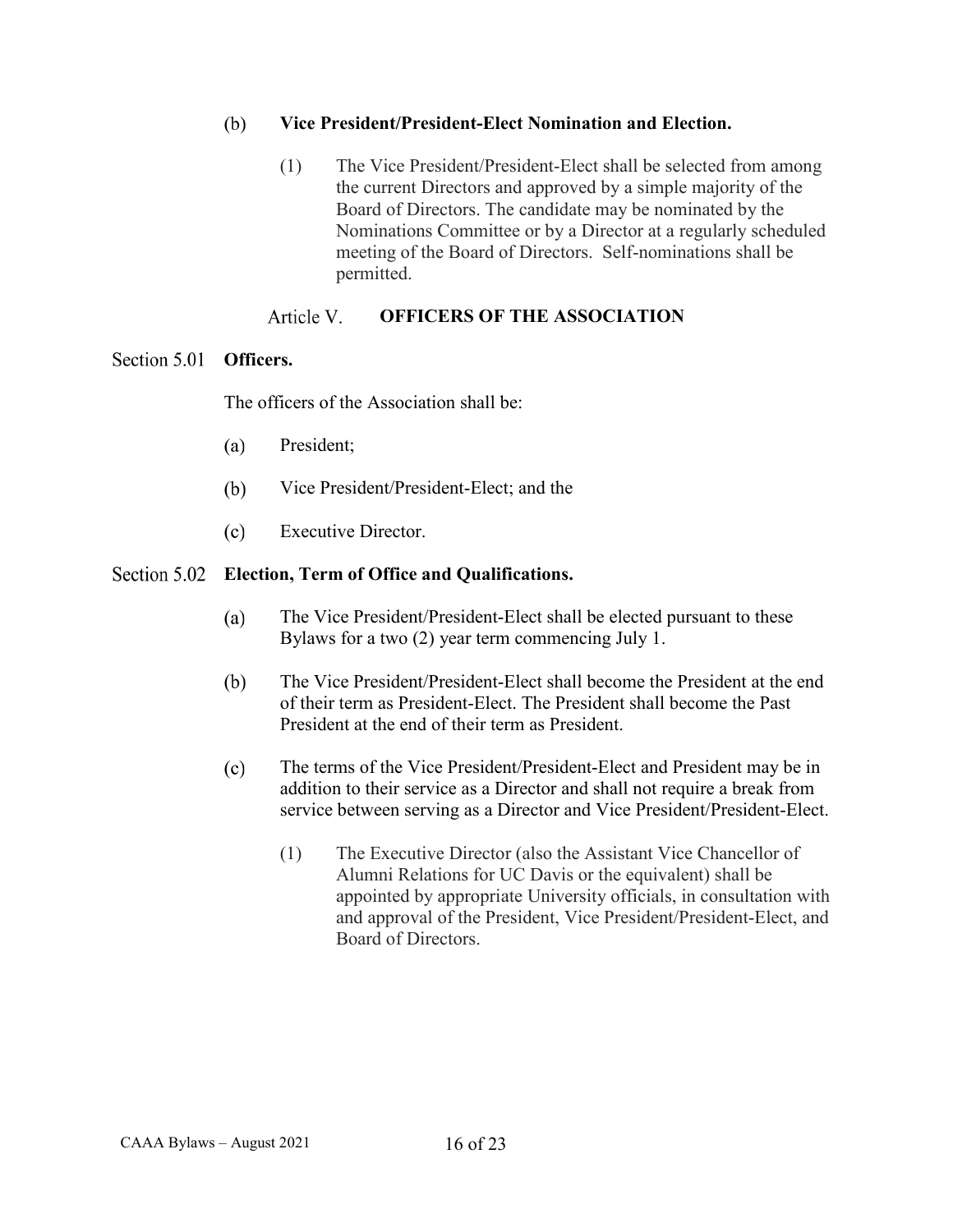## <span id="page-19-0"></span>Section 5.03 **Duties of Officers.**

#### **President.**  $(a)$

- (1) The President shall be chairperson of the Board of Directors, shall appoint such committees and task forces as are authorized by these Bylaws or action by the Board of Directors, and shall exercise such incidental powers as may be necessary for the efficient and proper performance of their duties.
- (2) The President shall be an ex-officio member of all committees of the Association, except the Audit and Governance Committee.
- (3) The President shall consult with students, faculty, administration, Regents, and friends of the University of California and, in particular, of UC Davis on behalf of the Association and represent (or shall designate another Director to represent) the Association at appropriate university meetings and functions and on other University partner committees.
- (4) The President shall serve as an ex-officio member of the Board of Trustees of the UC Davis Foundation as provided by the bylaws of the UC Davis Foundation.
- (5) The President shall serve as a member of the Alumni Associations of the University of California.
- (6) The President may assign responsibilities for programmatic areas, including, but not limited to, scholarship, governmental relations, awards and recognition, alumni programs, and affiliated alumni organizations, to specific Directors for each program area. Such Directors, if assigned, shall serve for a one (1) year term from the date of appointment, but the President may in the President's discretion renew the appointment for an additional term.
- (7) The President shall have such other powers and responsibilities as may be authorized or directed by the Board of Directors.

#### **Vice President/President-Elect.** (b)

(1) The Vice President/President-Elect shall perform the duties of the President in the latter's absence and shall prepare for the office of President and assume that office when the current term expires, or the office of president becomes vacant.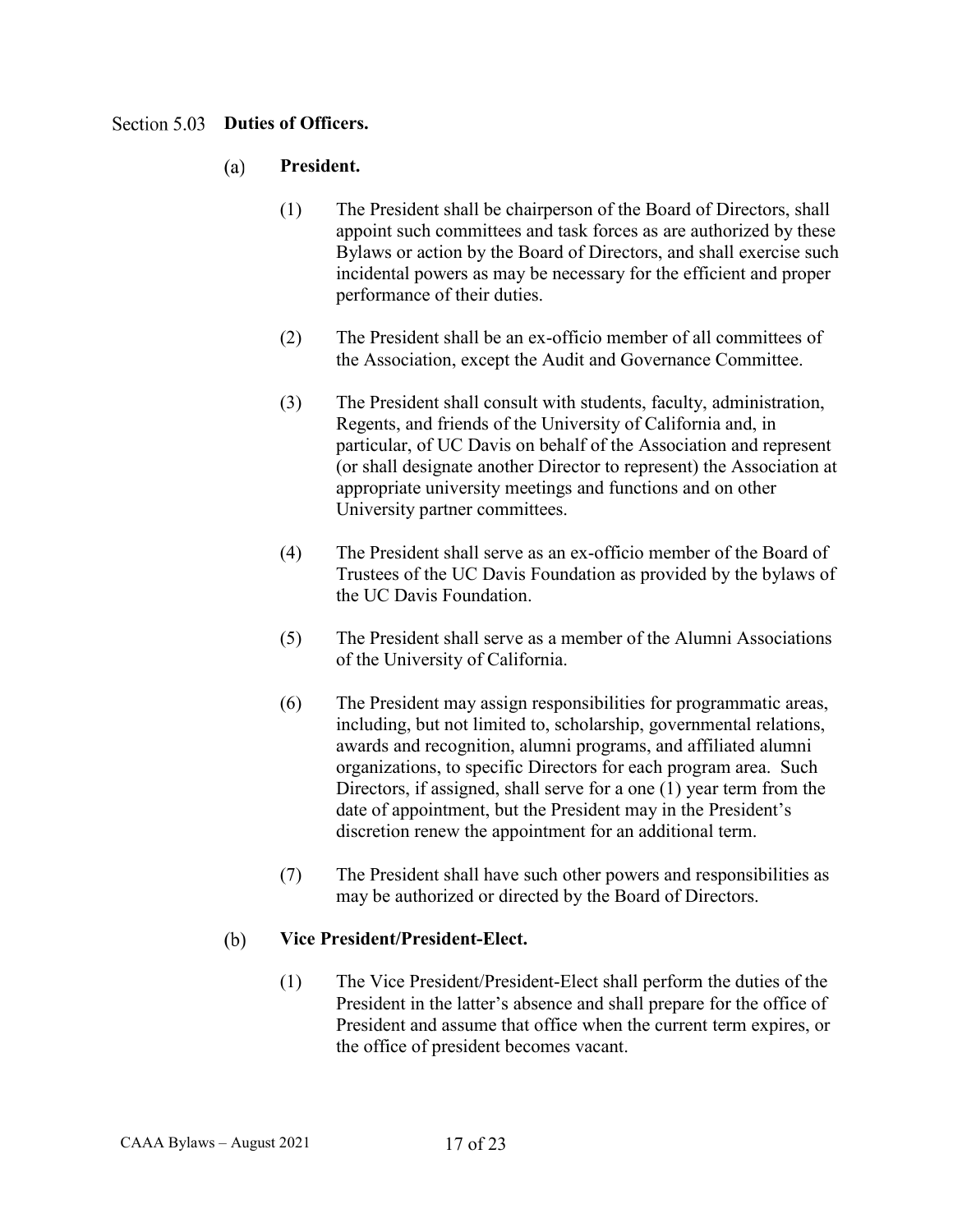- (2) The Vice President/President-Elect shall serve as an ex-officio member of the Board of Trustees of the UC Davis Foundation as provided by the bylaws of the UC Davis Foundation.
- (3) The Vice President/President-Elect shall have such other powers and responsibilities as may be authorized or directed by the Board of Directors.

#### **Executive Director.**  $(c)$

- (1) The Executive Director shall be custodian of all papers, books, records of accounts, and other properties of the Association.
- (2) The Executive Director shall have all the duties and responsibilities of the secretary and treasurer of the Association and shall keep or cause to be kept minutes and records of all meetings and actions of the Association, the Board of Directors and committees of directors and shall give or cause to be given notice of all meetings for which notice is required to be given.
- (3) The Executive Director is designated as the General Manager and Chief Executive Officer of the Association. The Executive Director shall employ and/or dispense with such assistance as may be authorized by the Board of Directors. The Executive Director shall perform such other duties as are, from time to time, assigned by the Board of Directors.
- (4) The Executive Director, if also a Paid Alumni Member of this Association, shall not be entitled to vote on any matter placed before the Board of Directors or any of its standing or ad hoc committees with the exception of any committees charged with nominating and/or providing awards.

#### Article VI. **ORGANIZATION AND FISCAL YEAR**

## <span id="page-20-1"></span><span id="page-20-0"></span>Section 6.01 **Fiscal Year.**

The fiscal year of the Association shall begin on the first day of July and end on the 30th day of June the following year.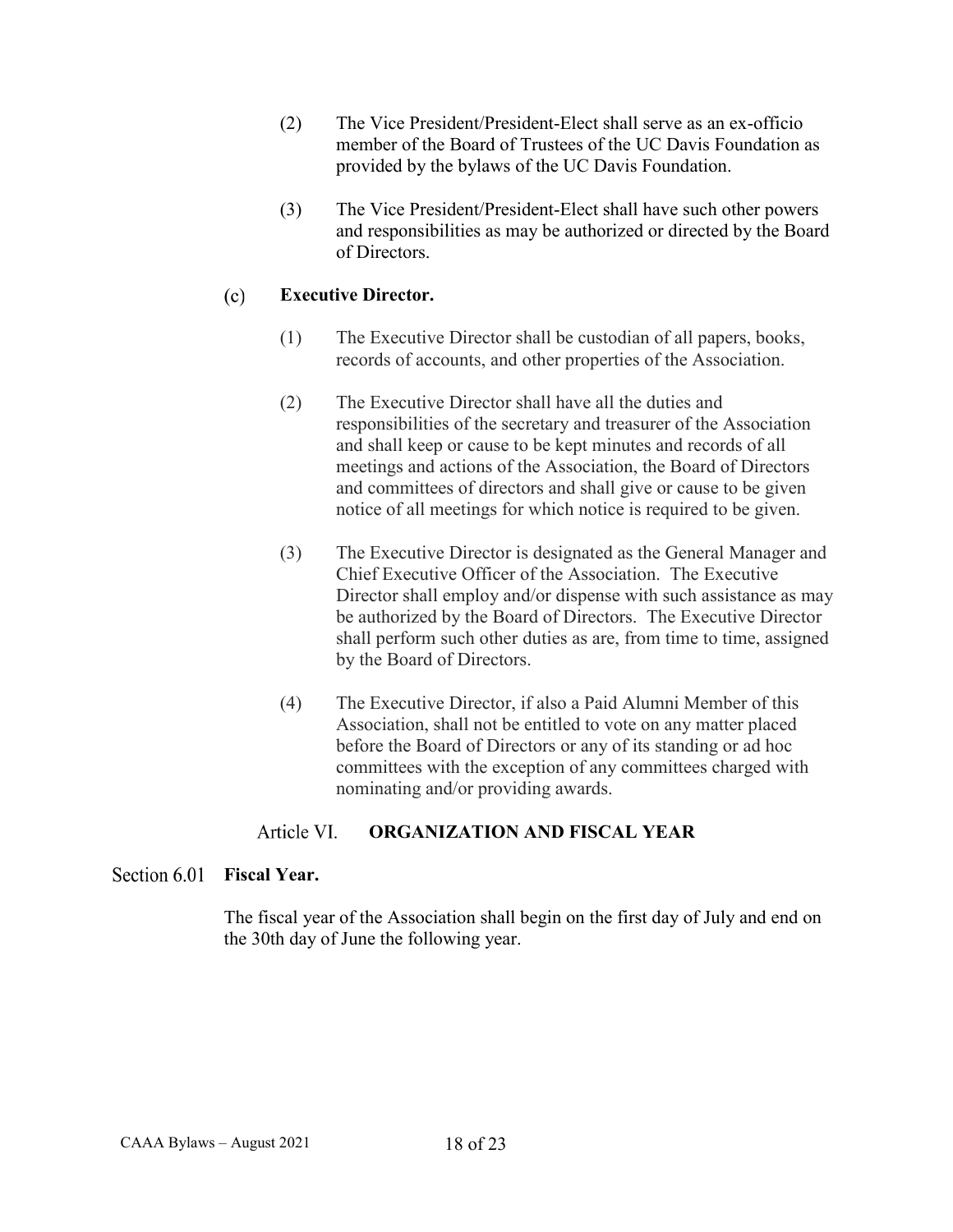#### Article VII. **CHAPTERS AND NETWORKS**

## <span id="page-21-1"></span><span id="page-21-0"></span>**Establishment of Chapters and Networks.**

To further the purposes of this Association, chapters or networks may be established and maintained as the Board of Directors designates.

## <span id="page-21-2"></span>Section 7.02 **Chapter and Network Leadership.**

Each chapter or network shall elect its own officers and conduct its affairs in accordance with the policies and procedures established by the Board of Directors and in accordance with the purposes of the Association as articulated in these Bylaws. All chapters and networks shall adhere to the University of California Office of the President Administrative Guidelines for Campus Alumni Associations and Constituent Groups.

## Article VIII. **DEDICATION OF ASSETS**

## <span id="page-21-4"></span><span id="page-21-3"></span>Section 8.01 Purposes.

This Association is organized exclusively for charitable, religious, educational, and scientific purposes, including, for such purposes, the making of distributions to organizations that qualify as exempt organizations under section  $501(c)(3)$  of the Internal Revenue Code, or the corresponding section of any future federal tax code.

### <span id="page-21-5"></span>Section 8.02 Net Earnings.

No part of the net earnings of the Association shall inure to the benefit of, or be distributable to its members, trustees, officers, or other private persons, except that the Association shall be authorized and empowered to pay reasonable compensation for services rendered and to make payments and distributions in furtherance of the purposes set forth in these Bylaws.

## <span id="page-21-6"></span>Section 8.03 Prohibitions.

No substantial part of the activities of the Association shall be the carrying on of propaganda, or otherwise attempting to influence legislation, and the Association shall not participate in, or intervene in (including the publishing or distribution of statements) any political campaign on behalf of or in opposition to any candidate for public office. Notwithstanding any other provision of these articles, the Association shall not carry on any other activities not permitted to be carried on (a) by an Association exempt from federal income tax under section  $501(c)(3)$  of the Internal Revenue Code, or the corresponding section of any future federal tax code, or (b) by an Association, contributions to which are deductible under the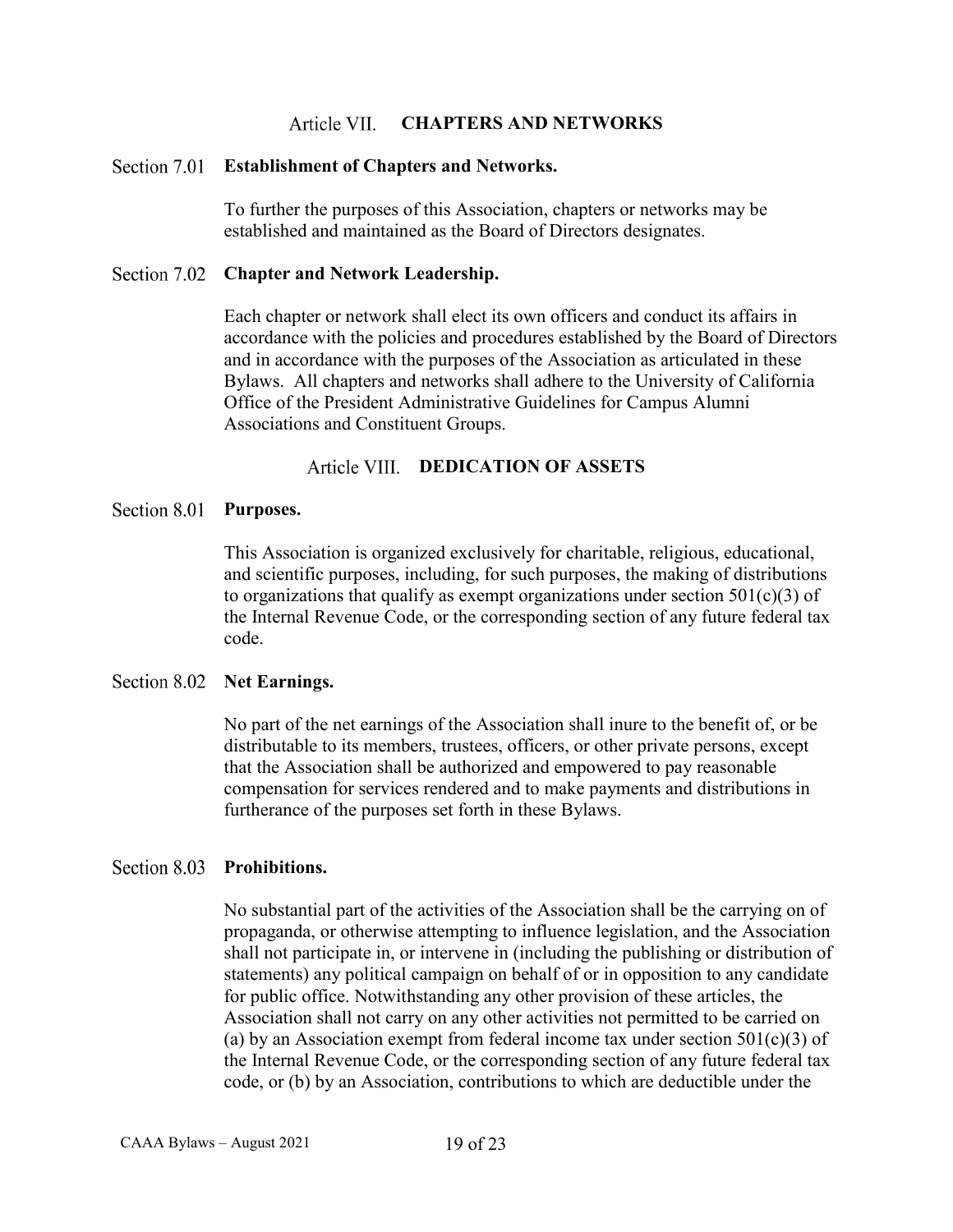Internal Revenue Code, or the corresponding section of any future federal tax code.

## <span id="page-22-0"></span>**Dissolution of Chapter or Network.**

In the event of the dissolution of any chapter, network, or sub-organization of this Association, the assets of said chapter or sub-organization shall become the property of the Association.

## <span id="page-22-1"></span>Section 8.05 **Dissolution of Association.**

In the event of the dissolution of this Association, the assets, if any, of this Association shall become the property of the UC Davis Foundation for purposes consistent with the terms of any individual gifts of those assets and to support of alumni programming at UC Davis.

#### Article IX. **INDEMNIFICATION AND INSURANCE**

## <span id="page-22-3"></span><span id="page-22-2"></span>**Indemnification of Agents of the Association.**

"Agent" for this purpose shall include representatives, Directors, Officers employees, and Committee volunteers when acting on behalf of the Association, and all other persons described in the California Corporations Code, including persons formerly holding such positions.

Each Agent (elected or appointed), whether or not then in office, shall be indemnified by the Association against expenses (including attorney's fees), judgments, fines, settlement and other amounts actually and reasonably incurred in connection with any threatened, pending or completed action or proceeding, whether civil, criminal, administrative or investigative, to which such Agent is, or is threatened to be made, a party by reason of the fact that such Agent is or was an agent of the Association; provided, however, that such Agent must have acted in good faith, in a manner such person reasonably believed to be in the best interests of the Association and, in the case of a criminal proceeding, with no reasonable cause to believe that the conduct of such person was unlawful. The corporation shall have the right, and use its best efforts, to purchase and maintain insurance to the full extent permitted by law on behalf of its Agents. Provision of such insurance may also be made through arrangements with The Regents of the University of California.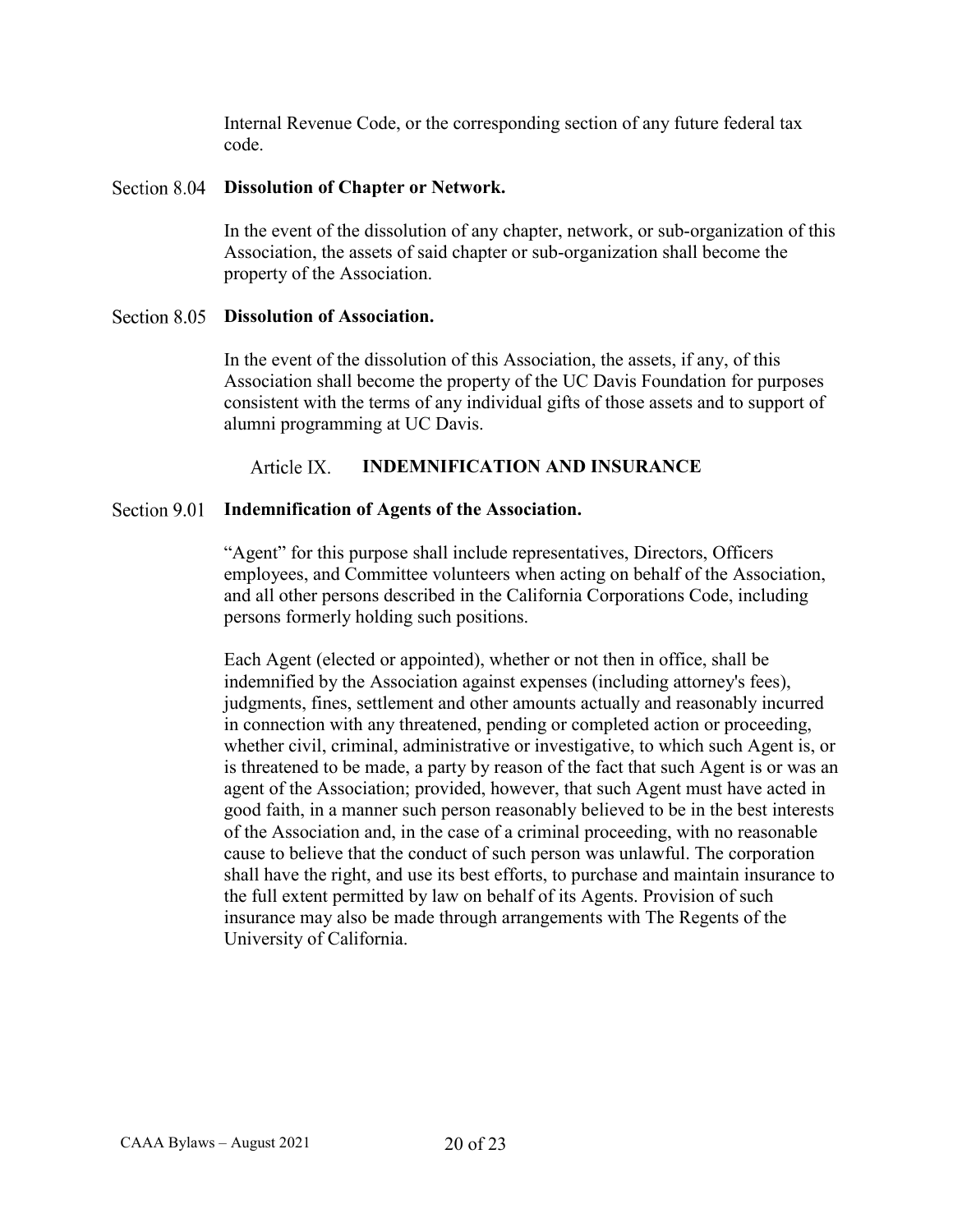## <span id="page-23-0"></span>Section 9.02 **Limitations.**

With respect to any pending or completed action brought to procure a judgment in favor of the Association:

(i) by or in the right of the Association; (ii) under Section 5233 of the California Corporation code; or (iii) by the Attorney General of California or a person granted realtor status by said Attorney General, for breach of duty relating to assets held in charitable trust, the Association shall indemnify each Agent (elected or appointed) who has been or is threatened to be made a party to such action by reason of the fact that such Agent was or is an Agent of the Association, against expenses (including attorney's fees) actually and reasonably incurred by such Agent in connection with the defense or settlement of such action; provided, however, that such Agent must have acted in good faith, in a manner such person believed to be in the best interests of the Association and with such care, including reasonable inquiry, as an ordinarily prudent person in a like position would have used under similar circumstances. No indemnification shall be made under this section (i) of amounts paid in settling or otherwise disposing of a threatened or pending action, with or without court approval, (ii) of expenses in defending a threatened or pending action which is settled or otherwise disposed or without court approval unless it is settled with the approval of the Attorney General, or (iii) with respect to any claim, issue or matter as to which the Agent shall have been adjudged liable to the Association in the performance of such person's duty to the Association, unless the court in which such proceeding was or is pending determines upon application that such person is entitled to indemnity for expenses specified by the court in light of all the circumstances of the case.

## <span id="page-23-1"></span>Section 9.03 **Unsuccessful Defense.**

In the event that an Agent (elected or appointed) has not been successful on the merits of defense of any proceeding described in these Bylaws or in defense of any claim, issue or matter therein, such person shall be indemnified by the Association only if authorized in the specific case, upon a determination by a simple majority vote of a quorum of Agents who are not parties to such proceeding that indemnification of the Agent is proper in the circumstances because such person has met the applicable standard of conduct set forth in these Bylaws.

## <span id="page-23-2"></span>**Expenses.**

Expenses incurred by any Agent (elected or appointed) in defending any proceeding may be advanced by the Association prior to the final disposition only upon receipt of an undertaking by or on behalf of such Agent repay such amount unless it is determined ultimately that such person is entitled to be indemnified as provided in these Bylaws.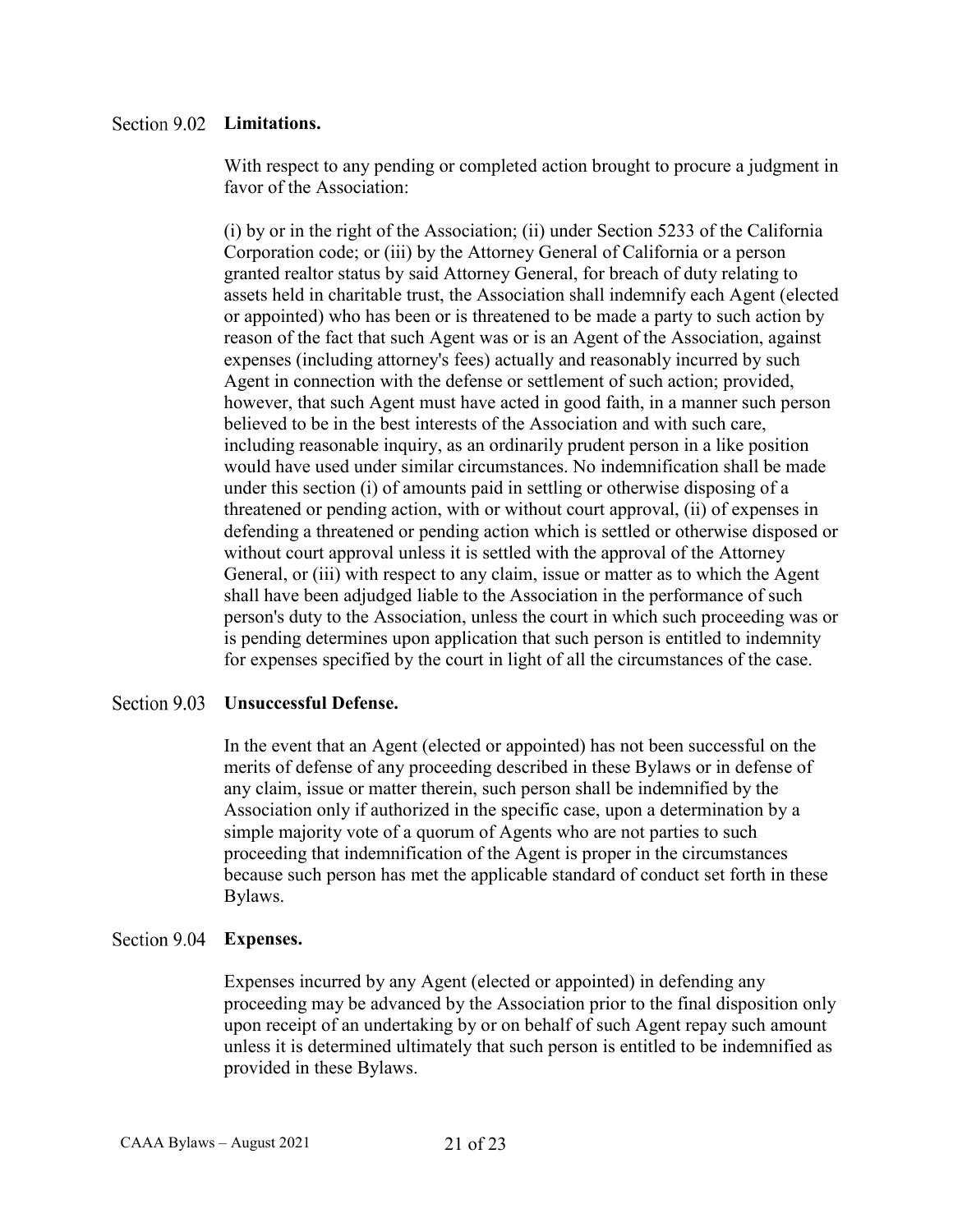## <span id="page-24-0"></span>Section 9.05 **Insurance.**

The Association may purchase and maintain insurance to the fullest extent permitted by law on behalf of its agents, to include the Association's obligation to indemnify the agents in the manner specified in the preceding paragraph.

#### Article X. **RECORDS AND REPORTS**

## <span id="page-24-2"></span><span id="page-24-1"></span>**Section 10.01 Inspection by Directors.**

Every Director shall have the absolute right at any reasonable time to inspect the Association's books, records, documents of every kind, physical properties, and the records of each chapter. The inspection may be made in person or by the Director's agent or attorney. The right of inspection includes the right to copy and make extracts of documents. The Board of Directors may adopt reasonable procedures to safeguard against improper disclosure of confidential information that might cause harm to the Association or to members' rights of individual privacy.

#### **AMENDMENTS** Article XI.

## <span id="page-24-4"></span><span id="page-24-3"></span>**Amendment by the Board of Directors.**

- $(a)$ Except as provided in subsection (b), these Bylaws may be amended by the Board of Directors by a vote of two-thirds of all then-serving Directors, provided the text of the proposed amendment(s) are included in the notice of meeting.
- $(b)$ Any amendments for the following purposes shall be approved by a simple majority vote of the Paid Alumni Membership to become effective. Such approval may be obtained at any annual meeting, at a special meeting called for this purpose, or by mail ballot.
	- (1) Change the size of the Board of Directors in any manner not already provided for by these Bylaws.
	- (2) Increase the quorum required for membership meetings.
	- (3) Increase Directors' or Officers' terms of office.
	- (4) Permit members to vote by proxy.